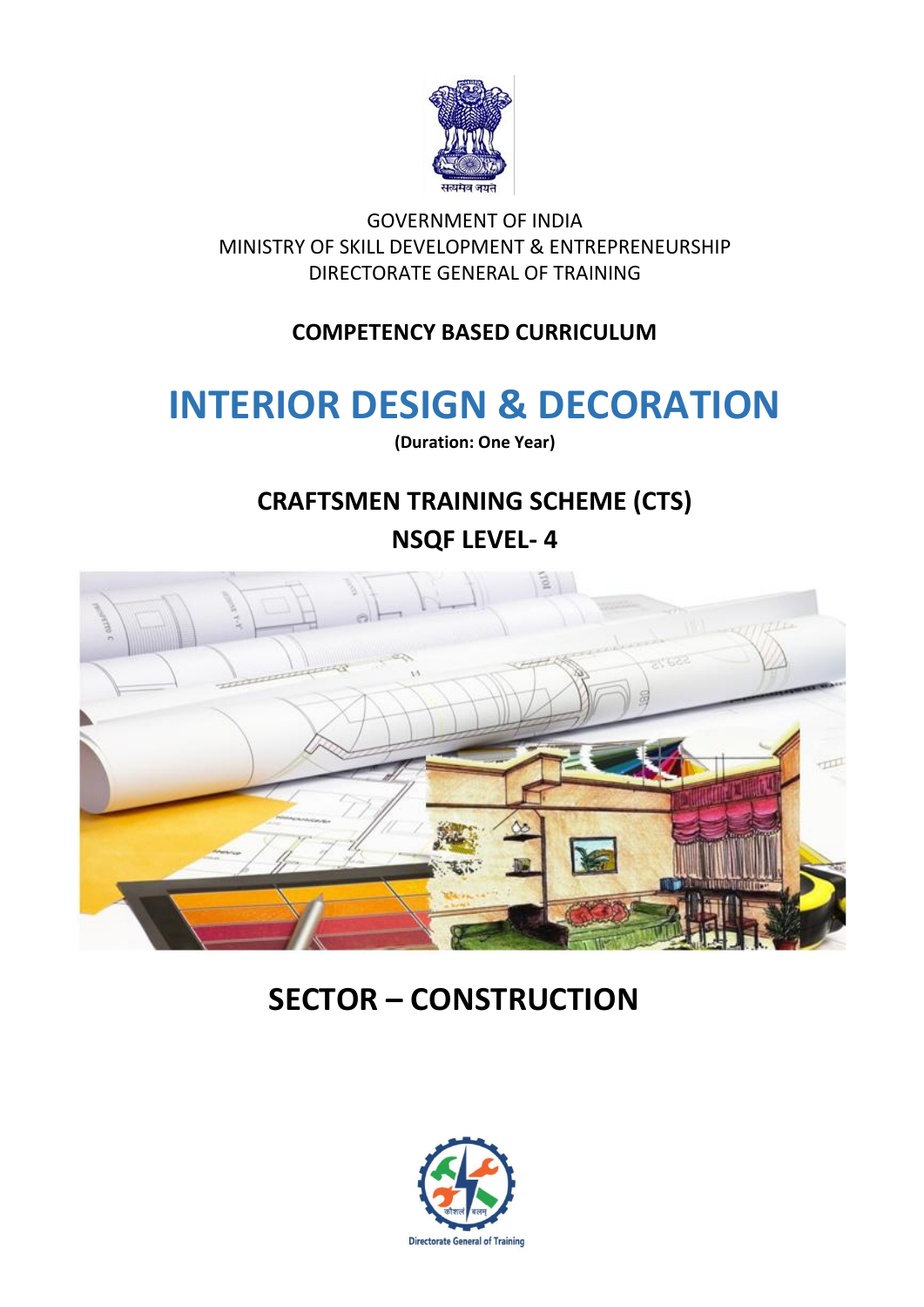# **INTERIOR DESIGN & DECORATION**

**(Engineering Trade)**

**(Revised in 2019)**

**Version: 1.2**

# **CRAFTSMEN TRAINING SCHEME (CTS)**

# **NSQF LEVEL - 4**

Developed By

Ministry of Skill Development and Entrepreneurship

Directorate General of Training **CENTRAL STAFF TRAINING AND RESEARCH INSTITUTE** EN-81, Sector-V, Salt Lake City, Kolkata – 700 091 www.cstaricalcutta.gov.in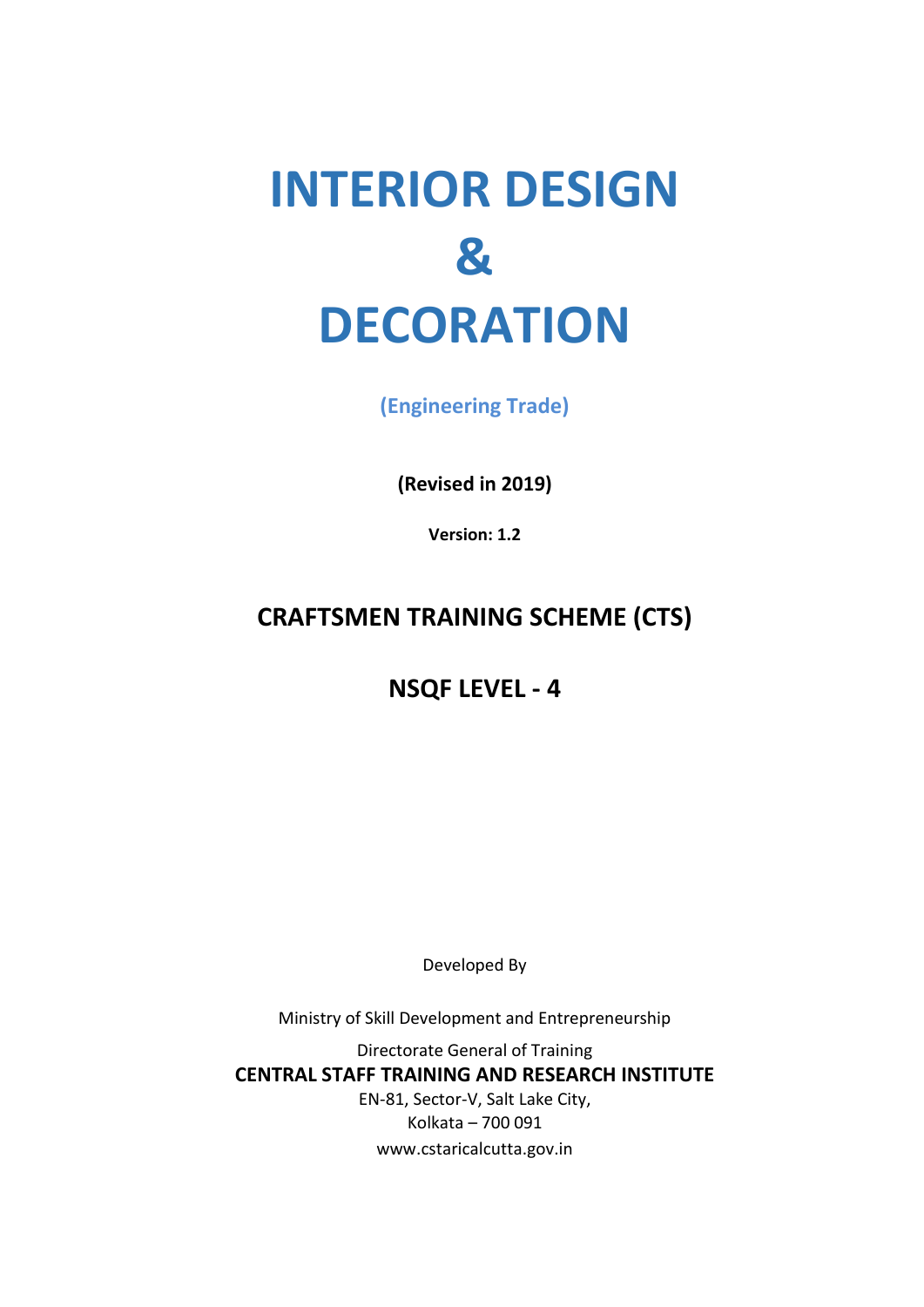| S No. | <b>Topics</b>                                | Page No.       |
|-------|----------------------------------------------|----------------|
| 1.    | Course Information                           | 1              |
| 2.    | <b>Training System</b>                       | $\overline{2}$ |
| 3.    | Job Role                                     | 6              |
| 4.    | <b>General Information</b>                   | 8              |
| 5.    | <b>Learning Outcome</b>                      | 10             |
| 6.    | <b>Assessment Criteria</b>                   | 11             |
| 7.    | <b>Trade Syllabus</b>                        | 14             |
|       | Annexure I (List of Trade Tools & Equipment) | 25             |
|       | Annexure II (List of Trade experts)          | 29             |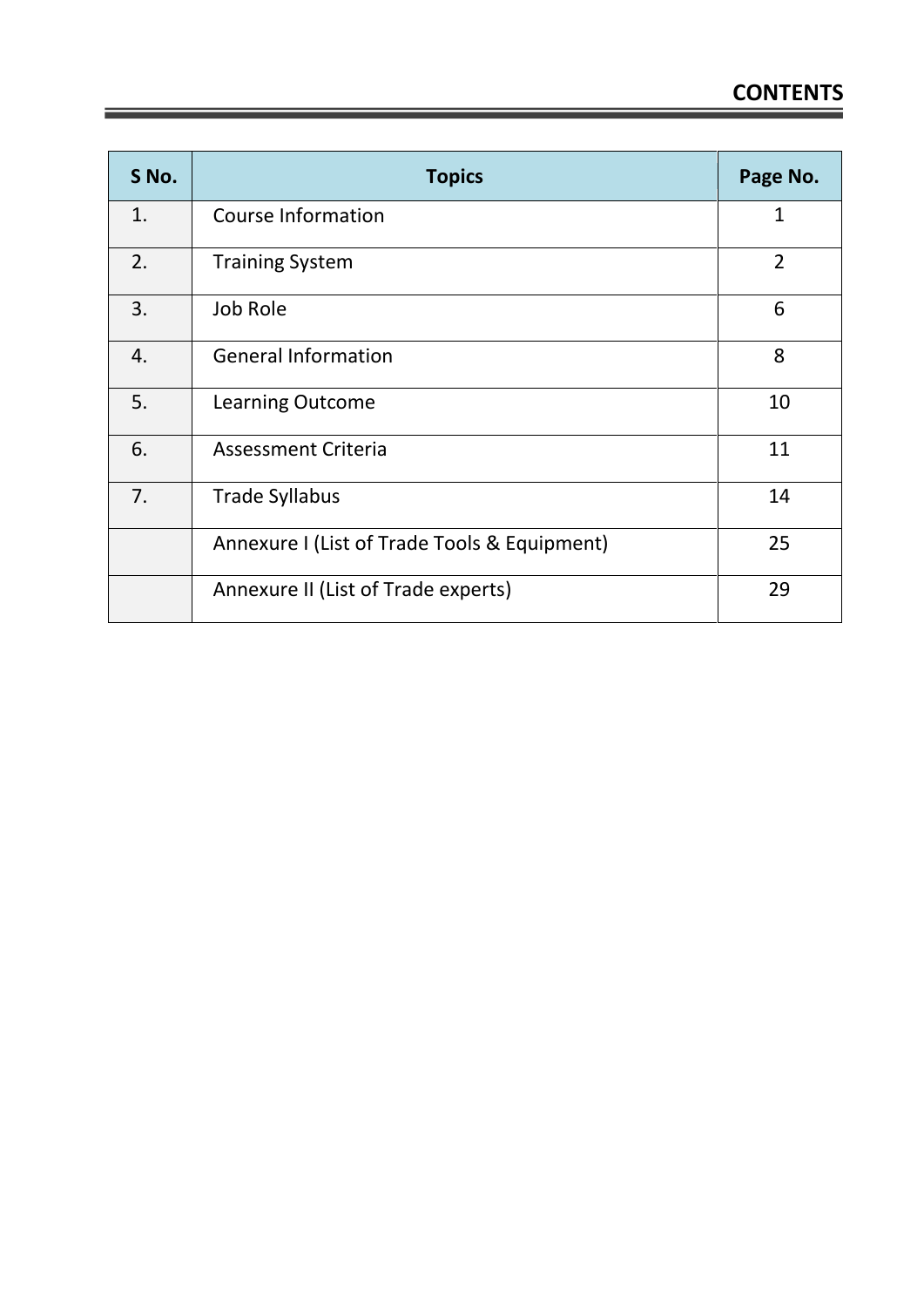

#### **1. COURSE INFORMATION**

During the one-year duration of "Interior Design & Decoration" trade a candidate is trained on professional skill, professional knowledge and Employability skill related to the job role. In this trade we don't just teach Interior Design, we encourage each and every student to access and nurture their own natural sense of flair and creativity. We also help them to know that how can they create new ideas, thoughts and also to execute them in real form. In addition to this a candidate is entrusted to undertake project work, extracurricular activities and on job training to build up confidence. The broad components covered under Professional Skill subject are as below:-

During one year duration trainee learns about elementary first aid, fire fighting, environment regulation and housekeeping etc. The trainee gains knowledge for using drawing instrument and other supporting tools. The trainee draws various drawings of Interior design. The trainee learns to apply various tools and plan the design & position of furniture etc. with suitable layout. He/ she will be able to identify and classify various types of drawing, scale, analyze and prepare drawing according to place. The trainee learns to make small residential drawing plan with schedule sizes of furniture & apply color scheme. The trainee will be able to draw perspective view and prepare Power Point Presentation with various design process. The trainee can perform different designs on planning along with Auto Cad software.

The trainee learns 2D Software designs. He/she can make drawing of different sizes in correct scale on computer with the help of design software. The trainee can perform different operations on software along with different designs i.e. false ceiling, flooring, carpentry joints, partition wall, etc. The trainee will be able to draw various door & window frame and door - window designs. The trainee will be able to draw different types of layout designs for plumbing, lighting, Air Conditioning, etc. He/ she will be able to analyze & uses of paint, polish and varnish. The trainee will draw various type of small commercial planning with color scheme. The trainee will be able to check, identify, analyze, and draw the Interior jobs.

The trainee also undergoes two weeks project work at the mid and end of the year which gives them more practical exposure and helps to build up confidence level.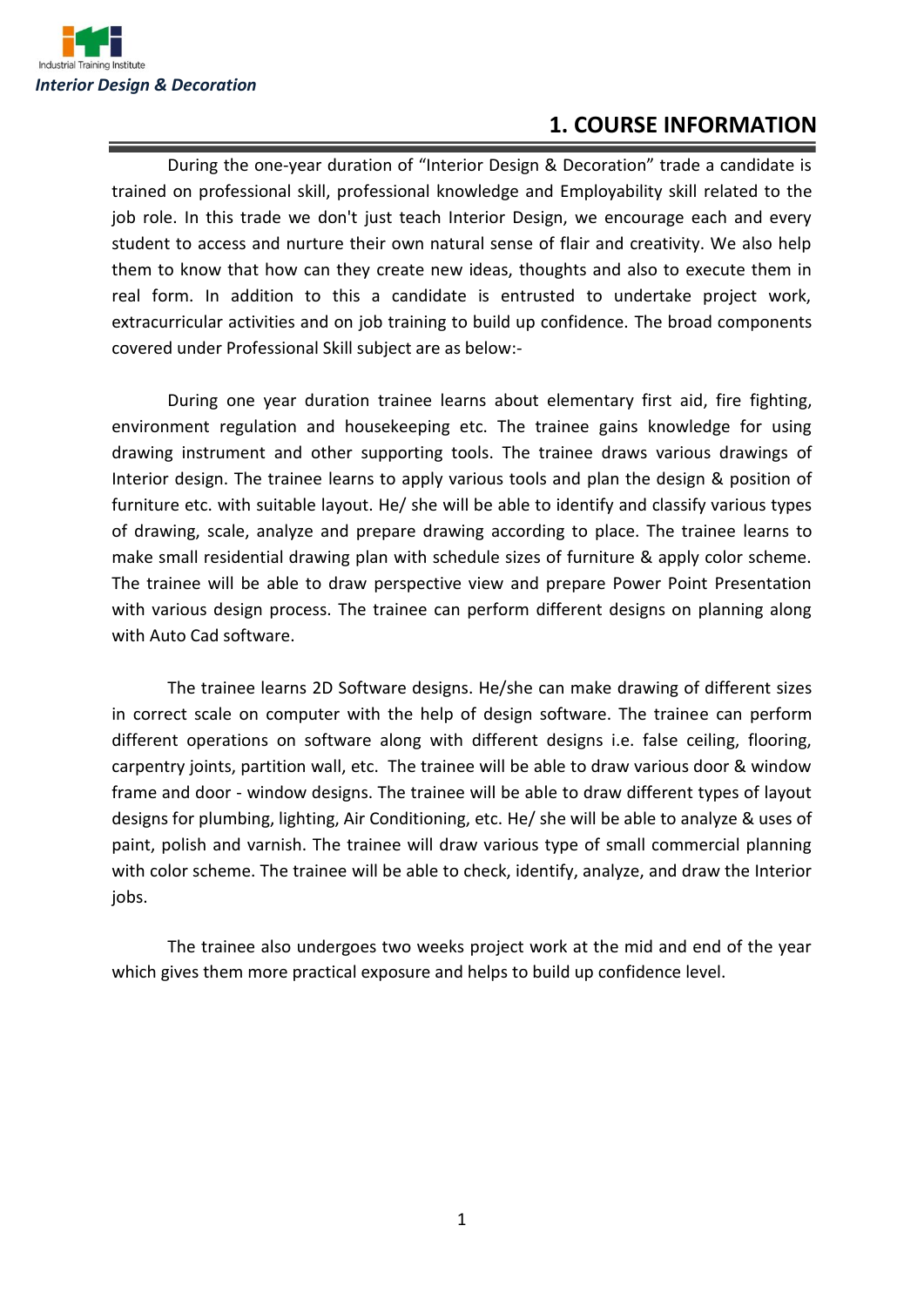

#### **2.1 GENERAL**

The Directorate General of Training (DGT) under Ministry of Skill Development & Entrepreneurship offers a range of vocational training courses catering to the need of different sectors of economy/ Labour market. The vocational training programmes are delivered under the aegis of Directorate General of Training (DGT). Craftsman Training Scheme (CTS) with variants and Apprenticeship Training Scheme (ATS) are two pioneer schemes of DGT for strengthening vocational training.

Interior Design & Decoration trade under CTS is one of the popular courses delivered nationwide through a network of ITIs. The course is of one-year duration. It mainly consists of Domain area and Core area. In the Domain area (Trade Theory & Practical) imparts professional skills and knowledge, while Core area (Workshop Calculation & science and Employability Skill) imparts requisite core skills, knowledge, and life skills. After passing out the training programme, the trainee is awarded National Trade Certificate (NTC) by DGT which is recognized worldwide.

#### **Trainee broadly needs to demonstrate that they are able to:**

- Read & interpret technical parameters/documentation, plan work, identify necessary materials and tools;
- Perform task with due consideration to safety rules, accident prevention regulations and environmental protection stipulations;
- Apply professional knowledge, core skills & employability skills while performing the job.
- Check the task/assembly as per drawing for functioning, identify and rectify errors in task/assembly.
- Document the technical parameters related to the task undertaken.

#### **2.2 PROGRESSION PATHWAYS**:

- Can join industry as Technician and will progress further as Senior Technician, Supervisor and can rise up to the level of Manager.
- Can become Entrepreneur in the related field.
- Can join Apprenticeship programme in different types of industries leading to National Apprenticeship certificate (NAC).
- Can join Crafts Instructor Training Scheme (CITS) in the trade for becoming instructor in ITIs.
- Can join Advanced Diploma (Vocational) courses under DGT as applicable.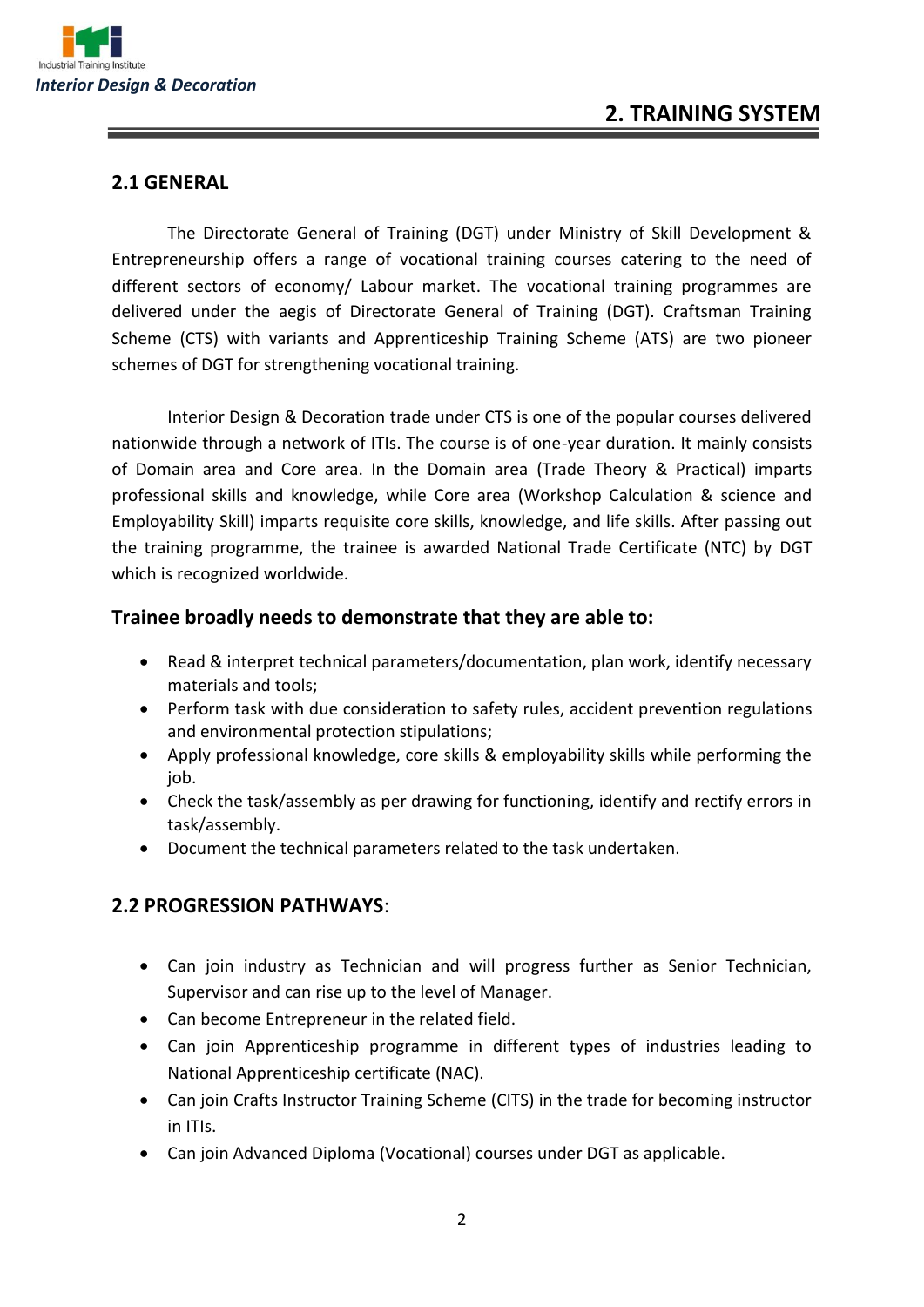

#### **2.3 COURSE STRUCTURE:**

| S No.          | <b>Course Element</b>                     | <b>Notional Training</b><br><b>Hours</b> |
|----------------|-------------------------------------------|------------------------------------------|
| 1              | Professional Skill (Trade Practical)      | 1120                                     |
| $\overline{2}$ | Professional Knowledge (Trade Theory)     | 240                                      |
| 3              | <b>Workshop Calculation &amp; Science</b> | 80                                       |
| 4              | <b>Employability Skills</b>               | 160                                      |
|                | Total                                     | 1600                                     |

Table below depicts the distribution of training hours across various course elements during a period of one year:

#### **2.4 ASSESSMENT & CERTIFICATION**

The trainee will be tested for his skill, knowledge and attitude during the period of course through formative assessment and at the end of the training programme through summative assessment as notified by the DGT from time to time.

a) The **Continuous Assessment** (Internal) during the period of training will be done by **Formative Assessment Method** by testing for assessment criteria listed against learning outcomes. The training institute have to maintain individual *trainee portfolio* as detailed in assessment guideline. The marks of internal assessment will be as per the formative assessment template provided on www.bharatskills.gov.in

b) The final assessment will be in the form of summative assessment. The All India Trade Test for awarding NTC will be conducted by **Controller of examinations, DGT** as per the guidelines. The pattern and marking structure is being notified by DGT from time to time. **The learning outcome and assessment criteria will be basis for setting question papers for final assessment. The examiner during final examination will also check** individual trainee's profile as detailed in assessment guideline before giving marks for practical examination.

#### **2.4.1 PASS REGULATION**

For the purposes of determining the overall result, weightage of 100% is applied for six months and one-year duration courses and 50% weightage is applied to each examination for two years courses. . The minimum pass percent for Trade Practical and Formative assessment is 60% & for all other subjects is 33%. There will be no Grace marks.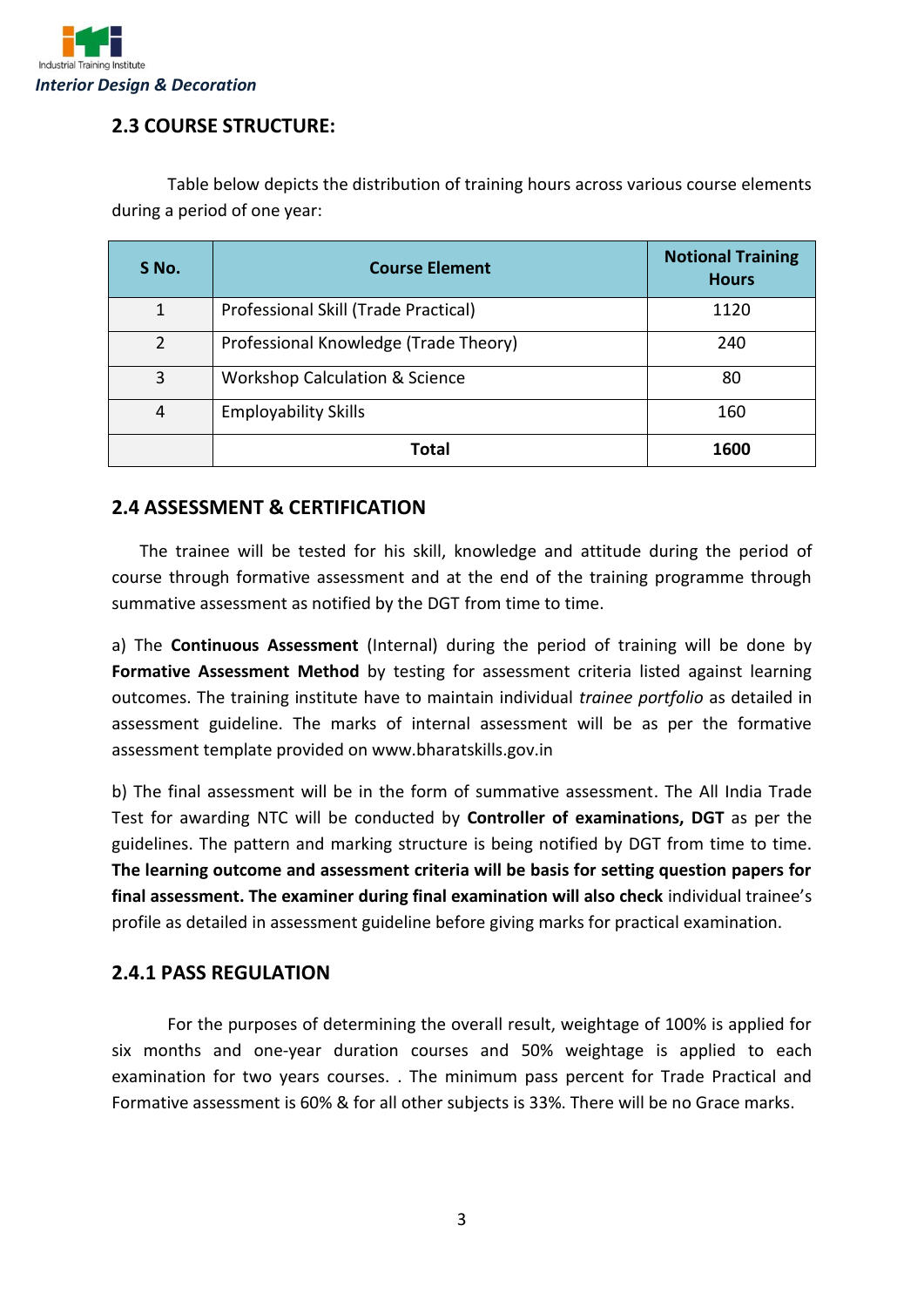

#### **2.4.2 ASSESSMENT GUIDELINE**

Appropriate arrangements should be made to ensure that there will be no artificial barriers to assessment. The nature of special needs should be taken into account while undertaking assessment. Due consideration should be given while assessing for teamwork, avoidance/reduction of scrap/wastage and disposal of scrap/wastage as per procedure, behavioral attitude, sensitivity to environment and regularity in training. The sensitivity towards OSHE and self-learning attitude are to be considered while assessing competency. Assessment will be evidence based, comprising the following:

- Job carried out in labs/workshop
- Record book/ daily diary
- Answer sheet of assessment
- Viva-voce
- Progress chart
- Attendance and punctuality
- Assignment
- Project work

Evidences and records of internal (Formative) assessments are to be preserved until forthcoming examination for audit and verification by examination body. The following marking pattern to be adopted while assessing:

| <b>Performance Level</b>                                                                                                                                                                                                            | <b>Evidence</b>                                                                                                                                                                                                                                                                                                                                                |  |  |
|-------------------------------------------------------------------------------------------------------------------------------------------------------------------------------------------------------------------------------------|----------------------------------------------------------------------------------------------------------------------------------------------------------------------------------------------------------------------------------------------------------------------------------------------------------------------------------------------------------------|--|--|
| (a) Weightage in the range of 60 -75% to be allotted during assessment                                                                                                                                                              |                                                                                                                                                                                                                                                                                                                                                                |  |  |
| For performance in this grade, the candidate<br>should produce work which demonstrates<br>attainment of an acceptable standard of<br>craftsmanship with occasional guidance, and<br>due regard for safety procedures and practices. | Demonstration of good skill in the use of<br>$\bullet$<br>hand tools, machine tools and workshop<br>equipment.<br>60-70% accuracy achieved while undertaking<br>different work with those demanded by the<br>component/job.<br>A fairly good level of neatness<br>and<br>consistency in the finish.<br>Occasional support in completing<br>the<br>project/job. |  |  |
| (b) Weightage in the range of above 75% - 90% to be allotted during assessment                                                                                                                                                      |                                                                                                                                                                                                                                                                                                                                                                |  |  |
| For this grade, a candidate should produce work<br>which demonstrates attainment of a reasonable<br>standard of craftsmanship, with little guidance,<br>and regard for safety procedures and practices.                             | Good skill levels in the use of hand tools,<br>$\bullet$<br>machine tools and workshop equipment.<br>70-80% accuracy achieved while undertaking<br>different work with those demanded by the                                                                                                                                                                   |  |  |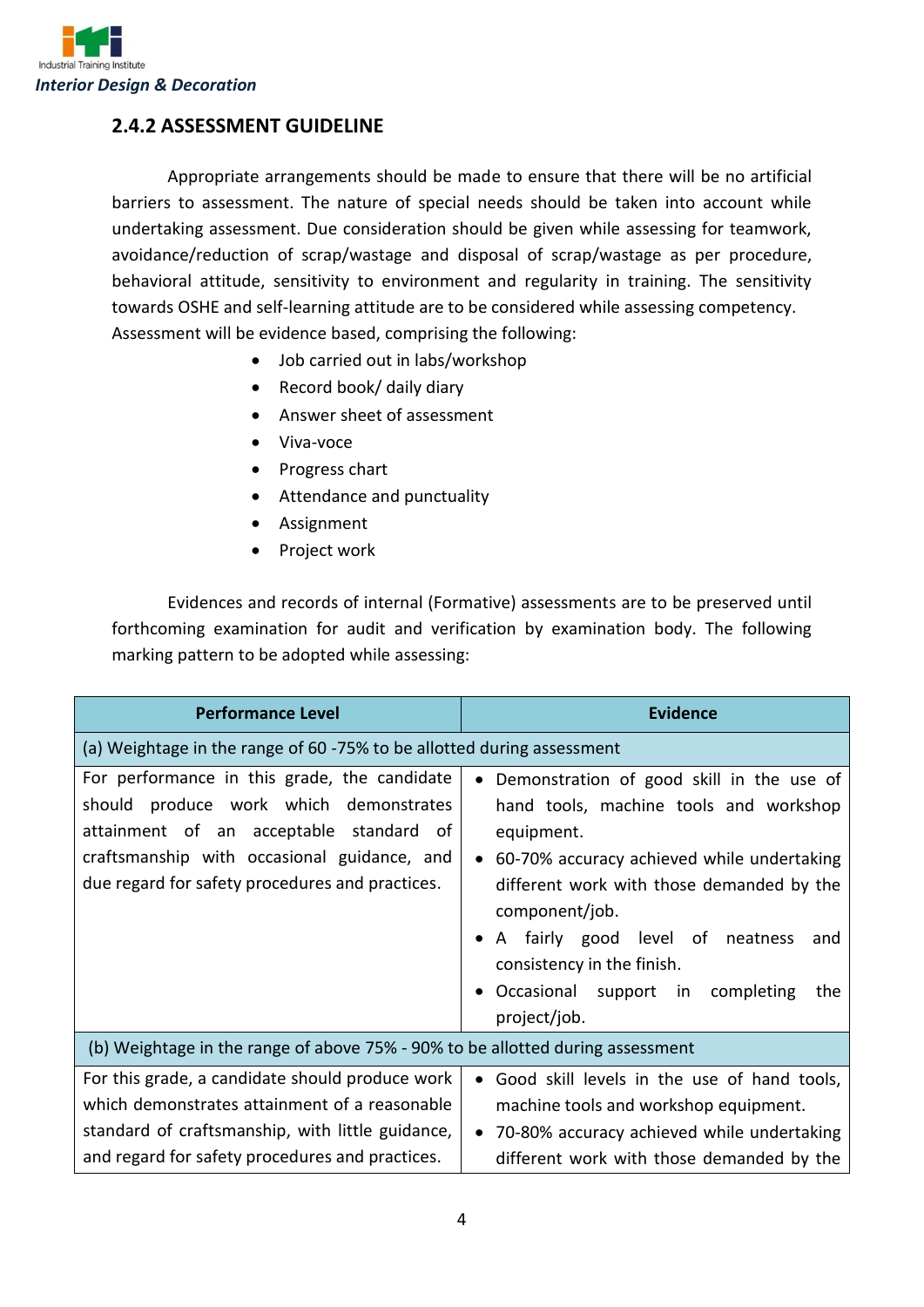

| (c) Weightage in the range of above 90% to be allotted during assessment                                                                                                                                                                                            | component/job.<br>• A good level of neatness and consistency in<br>the finish<br>• Little support in completing the project/job.                                                                                                                                                                                                      |
|---------------------------------------------------------------------------------------------------------------------------------------------------------------------------------------------------------------------------------------------------------------------|---------------------------------------------------------------------------------------------------------------------------------------------------------------------------------------------------------------------------------------------------------------------------------------------------------------------------------------|
| For performance in this grade, the candidate,<br>with minimal or no support in organization and<br>execution and with due regard for safety<br>procedures and practices, has produced work<br>which demonstrates attainment of a high<br>standard of craftsmanship. | • High skill levels in the use of hand tools,<br>machine tools and workshop equipment.<br>• Above 80% accuracy achieved<br>while<br>undertaking different work with<br>those<br>demanded by the component/job.<br>• A high level of neatness and consistency in<br>the finish.<br>Minimal or no support in completing the<br>project. |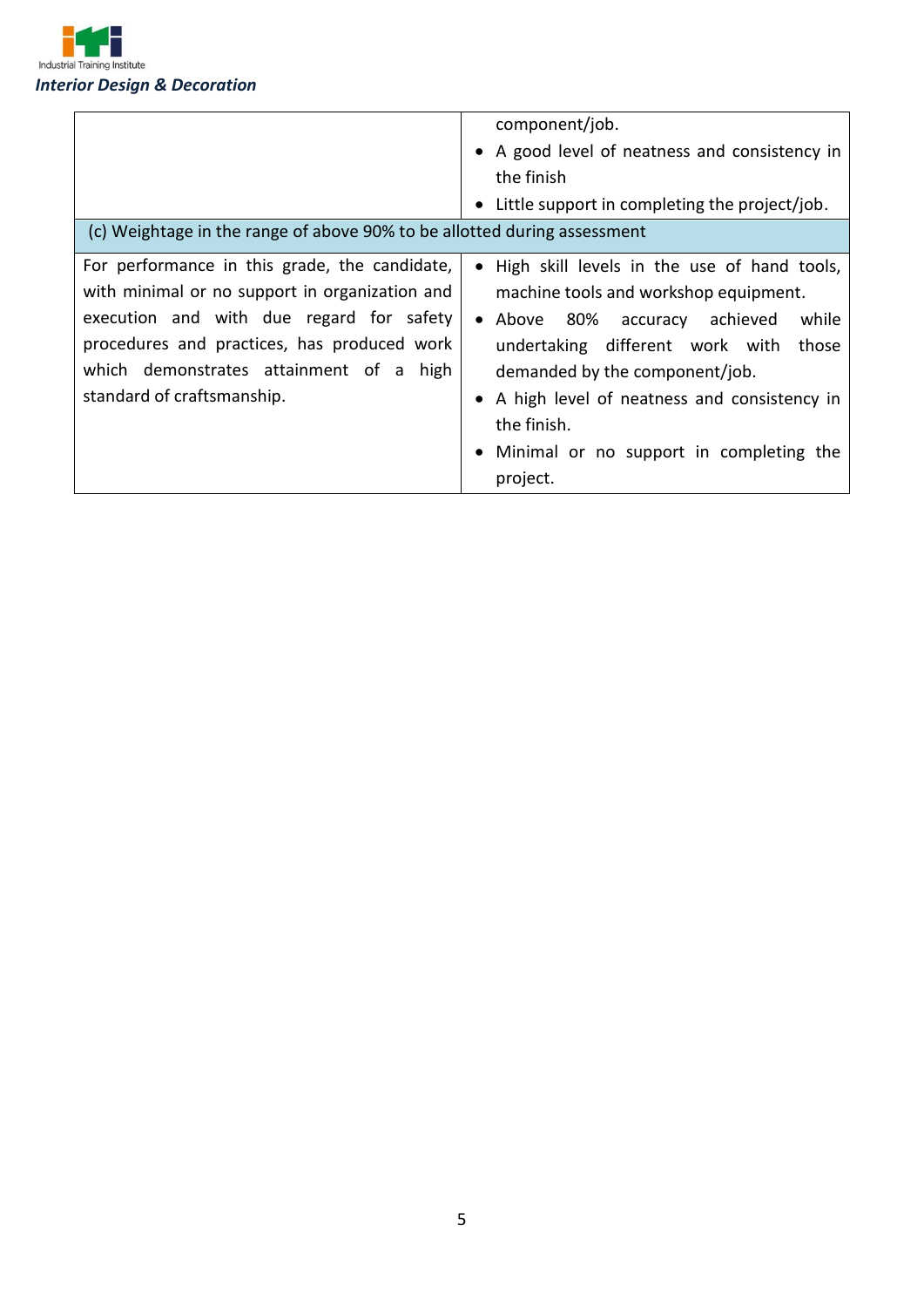

**Interior Designer;** planning designs, and furnishes interiors of residential, commercial, or industrial buildings. Interior designer to understand civil requirement & serve offer to do clean & functional environment Interior designer can design and estimate various types of residential & commercial interiors with color scheme. Interior designer can read and draw interior drawings using appropriate measuring instruments and know the sequence of operations, Selects suitable materials as per design for formal and informal interiors with an aesthetic value. Creates own designs to satisfy clients requirements and taste etc. showing style, shape, size and other characteristics or products. Makes sketches and diagrams or design keeping into consideration purpose, cost and preferences of client. Estimates material requirements and costs, and presents design to client for approval. Confers with client to determine factors affecting planning interior environments, such as budget, architectural preferences, and purpose and function. Advises client on interior design factors, such as space planning, layout and utilization of furnishings and equipment, and colour co-ordination. Selects or designs and purchases furnishings, art works, and accessories. Subcontract fabrication, installation, and arrangement of carpeting, fixtures, accessories, draperies, paint and wall coverings, art work, furniture, and related items. Render design ideas in form of paste-ups or drawings. Plans and designs interior environments also for boats, planes, buses, trains, and other enclosed spaces. Designers can used different interior software's for making plan & designs.

**Decorator**; Decorators coordinate the architect & civil engineer. Decorator is executing the concept of designing of interior designer. They have to know management, time line part, material part, consult the designer regarding the fabrication, design the aesthetic part. They recommend the types of paints, polishes, suitable air conditioners, approved by ISI for interior and exterior applicability. They are recommending the types of indoor plants and suggest ways to take care & maintenance Arranges decorative material, furniture, wares, products etc. in artistic manner. May specialize in setting and decorating stages and may be known as Set Decorator. May be known as Interior Decorator, Decorative Designer, Window Display Designer, Display Artist, etc., according to field of specialization.

**Furniture Designer;** designs furniture line or individual pieces for manufacture according to knowledge of design trends. Studies market trends and customer needs and discusses design suggestions with production management and trade channels. Design & execute suitable furniture as per anthropometrics in different materials. Recognize and select the types of natural & man-made wood products used for interior designing taking into account of economical & environmental conditions Evaluates proposals and prepares freehand sketches of promising designs. Obtains approval from customer, design committee or company. Furniture design containing manufacturing specifications, such as dimensions, kind of wood and upholstery fabrics to be used in manufacturing furniture line or article. May plan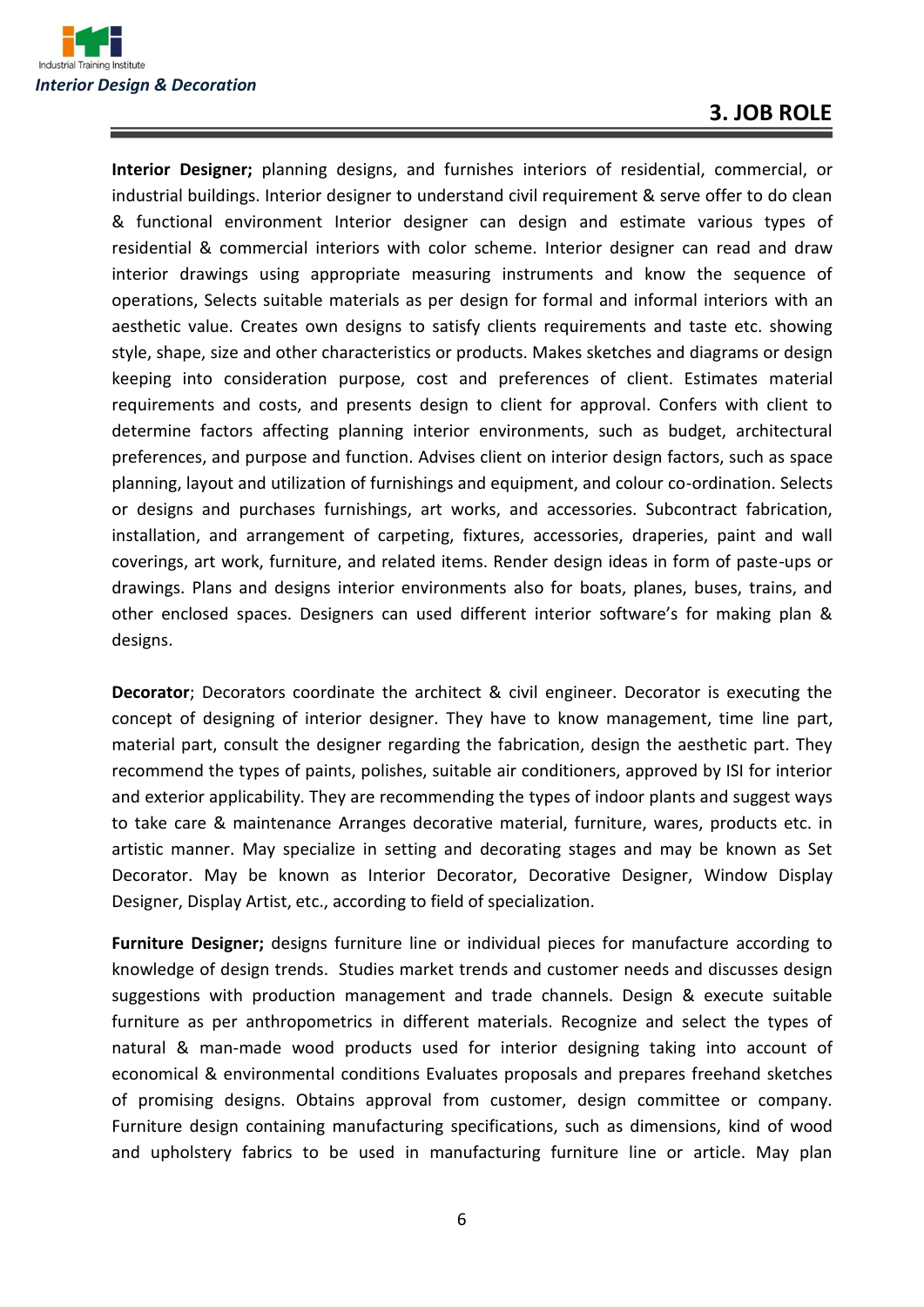

modifications for completed furniture to conform to changes in design trends and increase customer acceptance.

#### **Reference NCO-2015:**

- a) 3432.0100 Interior Designer
- b) 3432.0200 Decorator
- c) 2163.0400 Furniture Designer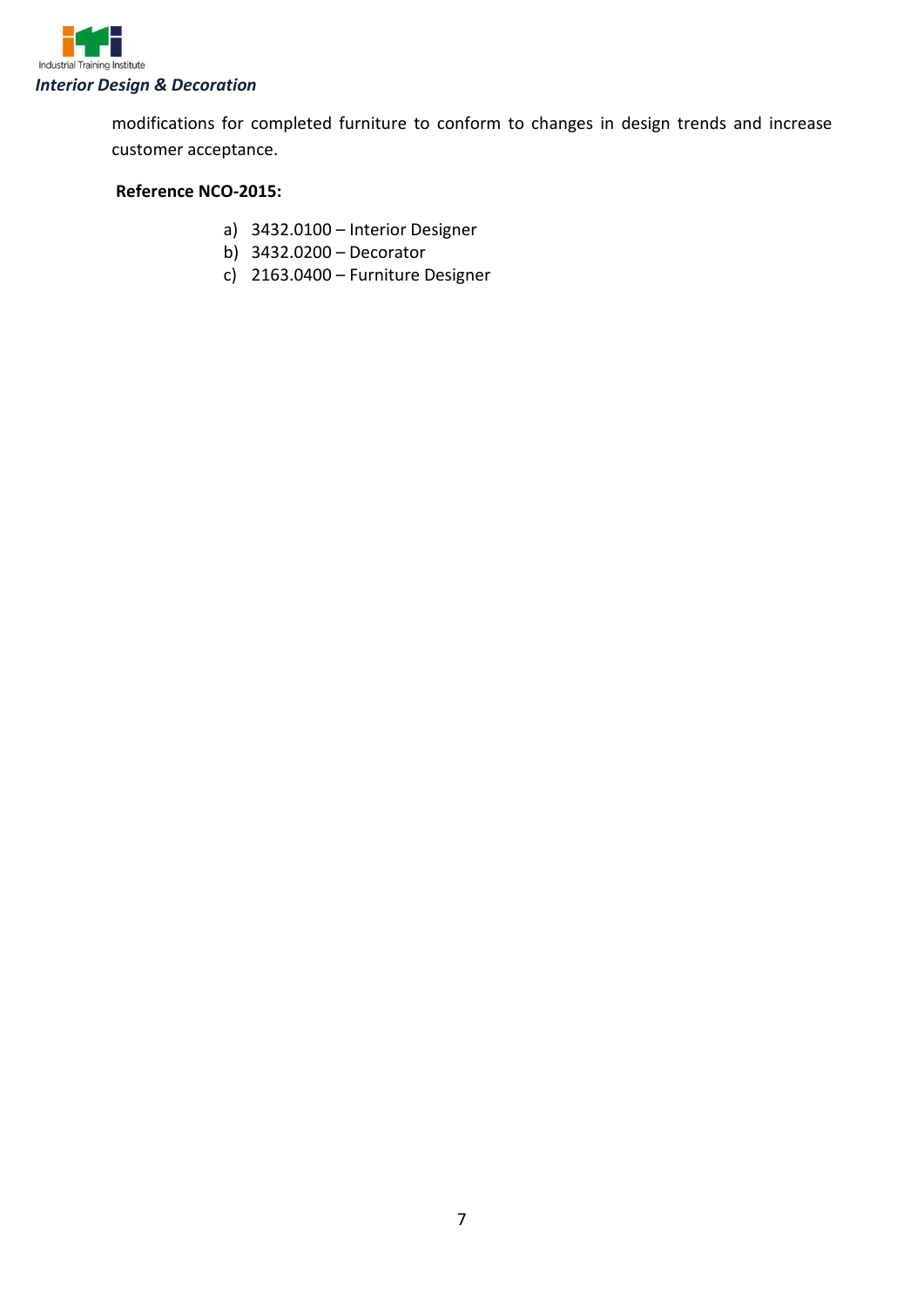

ĭ

| <b>Name of the Trade</b>                                       | <b>Interior Design &amp; Decoration</b>                                                                                                                                                                                                                                                                                                                                                                                                                                                                                                                                                                                                                                                                                                                                                                                                                                                                                                   |  |
|----------------------------------------------------------------|-------------------------------------------------------------------------------------------------------------------------------------------------------------------------------------------------------------------------------------------------------------------------------------------------------------------------------------------------------------------------------------------------------------------------------------------------------------------------------------------------------------------------------------------------------------------------------------------------------------------------------------------------------------------------------------------------------------------------------------------------------------------------------------------------------------------------------------------------------------------------------------------------------------------------------------------|--|
| <b>Trade Code</b>                                              | DGT/1037                                                                                                                                                                                                                                                                                                                                                                                                                                                                                                                                                                                                                                                                                                                                                                                                                                                                                                                                  |  |
| <b>NCO - 2015</b>                                              | 3432.0100, 3432.0200, 2163.0400                                                                                                                                                                                                                                                                                                                                                                                                                                                                                                                                                                                                                                                                                                                                                                                                                                                                                                           |  |
| <b>NSQF Level</b>                                              | Level - 4                                                                                                                                                                                                                                                                                                                                                                                                                                                                                                                                                                                                                                                                                                                                                                                                                                                                                                                                 |  |
| <b>Duration of Craftsmen</b><br><b>Training</b>                | One Year (1600 Hours)                                                                                                                                                                                                                                                                                                                                                                                                                                                                                                                                                                                                                                                                                                                                                                                                                                                                                                                     |  |
| <b>Entry Qualification</b>                                     | Passed 10 <sup>th</sup> class examination with Science & Mathematics or its<br>equivalent                                                                                                                                                                                                                                                                                                                                                                                                                                                                                                                                                                                                                                                                                                                                                                                                                                                 |  |
| <b>Minimum Age</b>                                             | 14 years as on first day of academic session.                                                                                                                                                                                                                                                                                                                                                                                                                                                                                                                                                                                                                                                                                                                                                                                                                                                                                             |  |
| <b>Eligibility for P w D</b>                                   | LD, CP, LC, DW, AA, LV, DEAF, AUTISM, SLD, MD                                                                                                                                                                                                                                                                                                                                                                                                                                                                                                                                                                                                                                                                                                                                                                                                                                                                                             |  |
| Unit Strength (No. Of<br>Students)                             | 24 (There is no separate provision of supernumerary seats)                                                                                                                                                                                                                                                                                                                                                                                                                                                                                                                                                                                                                                                                                                                                                                                                                                                                                |  |
| <b>Space Norms</b>                                             | 80 sq. m                                                                                                                                                                                                                                                                                                                                                                                                                                                                                                                                                                                                                                                                                                                                                                                                                                                                                                                                  |  |
| <b>Power Norms</b>                                             | <b>10 KW</b>                                                                                                                                                                                                                                                                                                                                                                                                                                                                                                                                                                                                                                                                                                                                                                                                                                                                                                                              |  |
| <b>Instructors Qualification for</b>                           |                                                                                                                                                                                                                                                                                                                                                                                                                                                                                                                                                                                                                                                                                                                                                                                                                                                                                                                                           |  |
| (i)<br><b>Interior Design &amp;</b><br><b>Decoration</b>       | B.Voc/Degree in Interior Design & Decoration/ Architecture / Civil<br>Engg. from AICTE/UGC recognized Engineering College/ university<br>with one-year experience in relevant field.<br><b>OR</b><br>03 years Diploma in Interior Design & Decoration/ Architecture/ Civil<br>Engg. from AICT/ recognized board of technical education or<br>relevant Advanced Diploma (Vocational) from DGT with two years<br>experience in relevant field.<br><b>OR</b><br>NTC/NAC passed in the Trade of "Interior Design & Decoration" With<br>three years experience in the relevant field.<br><b>Essential Qualification:</b><br>Relevant National Craft Instructor Certificate (NCIC) in any of the<br>variants under DGT.<br>Note: - Out of two Instructors required for the unit of $2(1+1)$ , one<br>must have Degree/Diploma and other must have NTC/NAC<br>qualifications. However, both of them must possess NCIC in any of<br>its variants. |  |
| Workshop<br>(ii)<br><b>Calculation &amp;</b><br><b>Science</b> | B.Voc/Degree<br>Engineering from AICTE/UGC<br>in<br>recognized<br>Engineering College/ university with one-year experience in the<br>relevant field.<br><b>OR</b>                                                                                                                                                                                                                                                                                                                                                                                                                                                                                                                                                                                                                                                                                                                                                                         |  |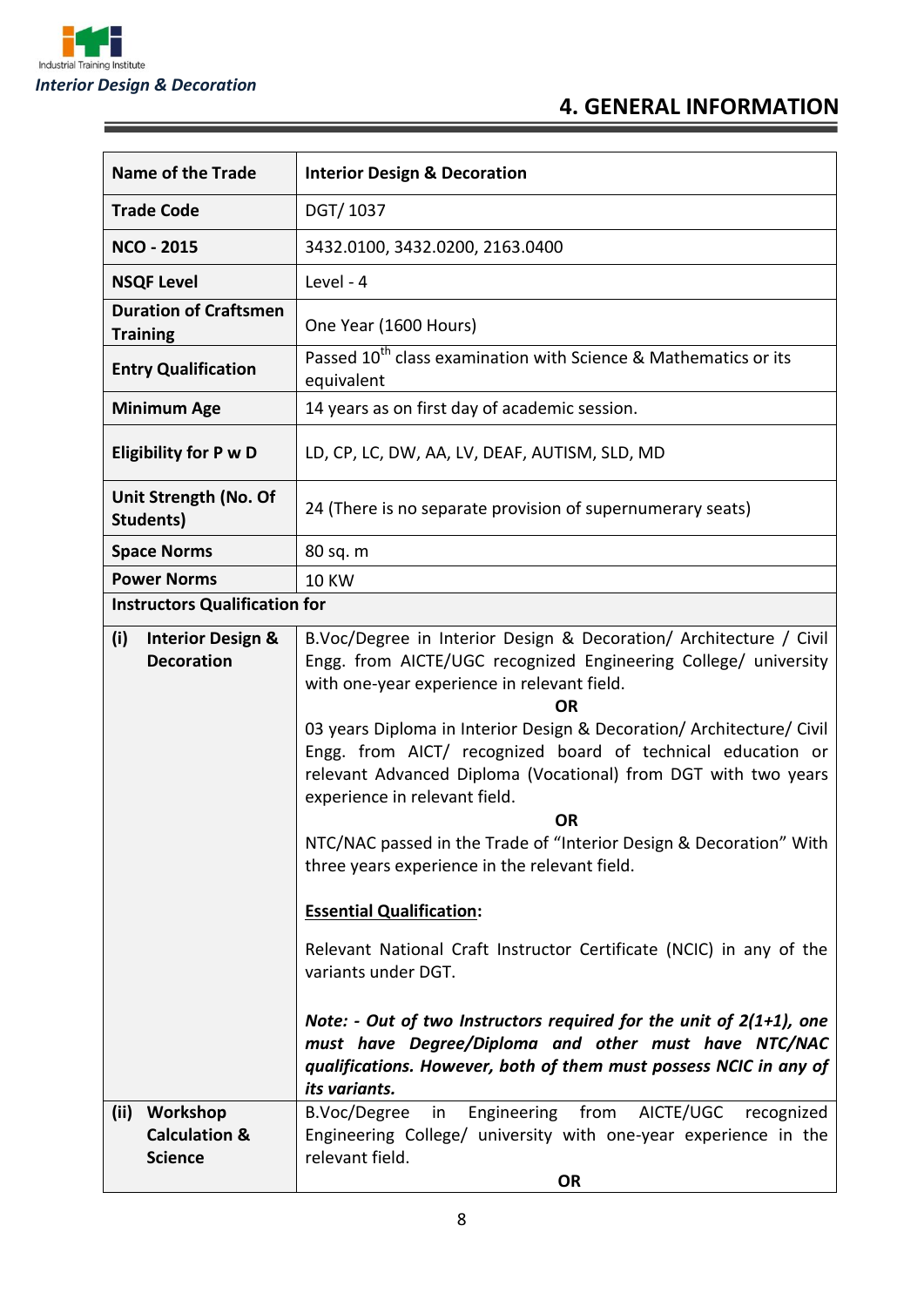

|                              | 03 years Diploma in Engineering from AICTE/ recognized board of<br>technical education or relevant Advanced Diploma (Vocational) from |                                               |           |         |  |
|------------------------------|---------------------------------------------------------------------------------------------------------------------------------------|-----------------------------------------------|-----------|---------|--|
|                              | DGT with two years' experience in the relevant field.                                                                                 |                                               |           |         |  |
|                              | <b>OR</b>                                                                                                                             |                                               |           |         |  |
|                              | NTC/ NAC in any one of the engineering trades with three years'                                                                       |                                               |           |         |  |
|                              | experience.                                                                                                                           |                                               |           |         |  |
|                              | <b>Essential Qualification:</b>                                                                                                       |                                               |           |         |  |
|                              | National Craft Instructor Certificate (NCIC) in relevant trade                                                                        |                                               |           |         |  |
|                              |                                                                                                                                       |                                               | <b>OR</b> |         |  |
|                              |                                                                                                                                       | NCIC in RoDA or any of its variants under DGT |           |         |  |
|                              |                                                                                                                                       |                                               |           |         |  |
| (iii) Employability Skill    | MBA/ BBA / Any Graduate/ Diploma in any discipline with Two years'                                                                    |                                               |           |         |  |
|                              | experience with short term ToT Course in Employability Skills from                                                                    |                                               |           |         |  |
|                              | DGT institutes.                                                                                                                       |                                               |           |         |  |
|                              | (Must have studied English/ Communication Skills and Basic                                                                            |                                               |           |         |  |
|                              | Computer at 12th / Diploma level and above)                                                                                           |                                               |           |         |  |
|                              | <b>OR</b>                                                                                                                             |                                               |           |         |  |
|                              | Existing Social Studies Instructors in ITIs with short term ToT Course                                                                |                                               |           |         |  |
|                              | in Employability Skills from DGT institutes.                                                                                          |                                               |           |         |  |
|                              |                                                                                                                                       |                                               |           |         |  |
| (iv) Minimum Age for         | 21 Years                                                                                                                              |                                               |           |         |  |
| Instructor                   |                                                                                                                                       |                                               |           |         |  |
| List of Tools &<br>Equipment | As per Annexure-I                                                                                                                     |                                               |           |         |  |
|                              |                                                                                                                                       |                                               |           |         |  |
|                              | Distribution of training on hourly basis: (Indicative only)                                                                           |                                               |           |         |  |
| <b>Total Hrs /week</b>       | <b>Employability</b><br><b>Workshop Cal.</b><br><b>Trade Practical</b><br><b>Trade Theory</b><br><b>Skills</b><br>& Sc.               |                                               |           |         |  |
| 40 Hours                     | 28 Hours                                                                                                                              | 6 Hours                                       | 2 Hours   | 4 Hours |  |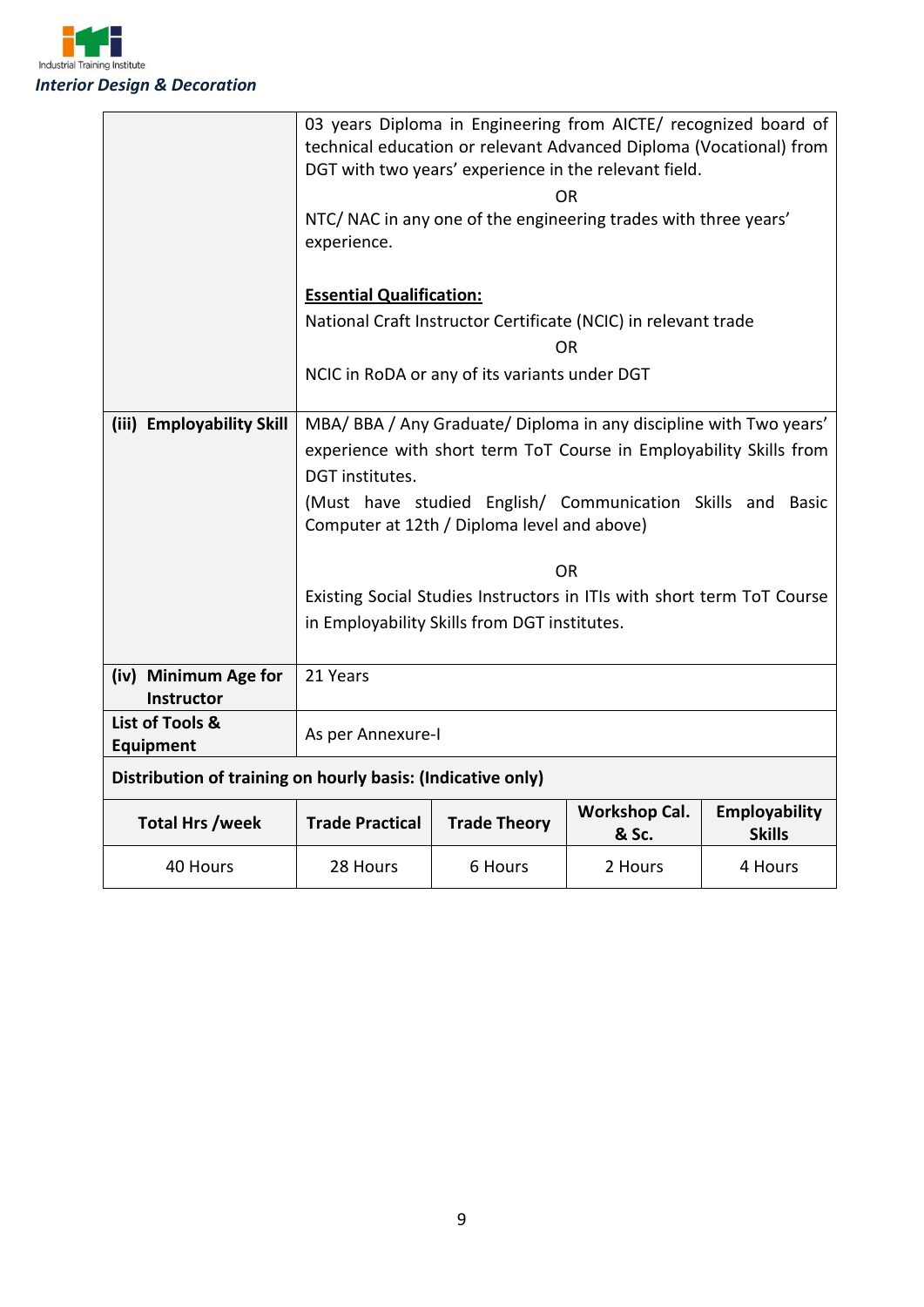

*Learning outcomes are a reflection of total competencies of a trainee and assessment will be carried out as per the assessment criteria.*

## **5.1 LEARNING OUTCOMES (TRADE SPECIFIC)**

- 1. Appraise the importance of interior designing & drawing instruments, drawing sheets, lettering following safety precautions.
- 2. Draft the Geometrical shapes and projection with the help of engineering scale and free hand sketches.
- 3. Draft the design with the help of colour scheme and apply with rules and calculations.
- 4. Draw furniture designing & detailing
- 5. Draw residential plan with necessary working drawing.
- 6. Draw different types of staircase.
- 7. Apply basic knowledge of structural part of building.
- 8. Draw doors and windows & details.
- 9. Draw one- and two-point's perspective view.
- 10. Prepare the power point presentation with animation.
- 11. Create object on 2D using tool bars, commands.
- 12. Draw different types of false ceiling by using CAD.
- 13. Draw different types of flooring by using CAD.
- 14. Draw different types of carpentry joints by using CAD.
- 15. Analyse and uses of paints, polish and varnish.
- 16. Draw different types of partition wall by using CAD.
- 17. Draw plumbing and drainage detail & sanitary fittings by using CAD.
- 18. Draw lighting and electrical layout plan by using CAD.
- 19. Draw air conditioning layout by using CAD.
- 20. Draw commercial interiors by using CAD.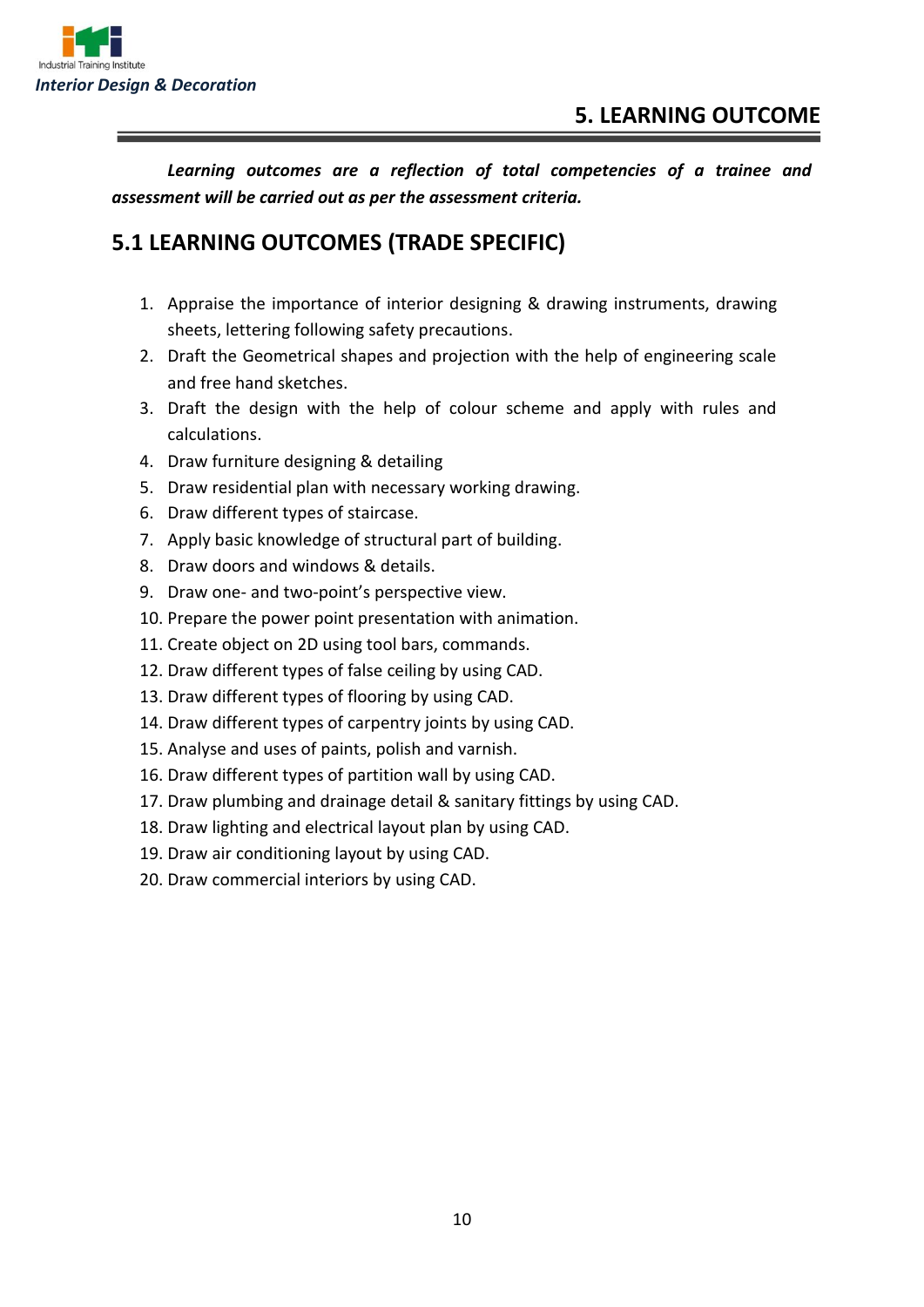

<u> Termin de la propieta de la propieta de la propieta de la propieta de la propieta de la propieta de la propie</u>

## **6. ASSESSMENT CRITERIA**

| <b>LEARNING OUTCOMES</b> |                           | <b>ASSESSMENT CRITERIA</b>                                          |  |  |
|--------------------------|---------------------------|---------------------------------------------------------------------|--|--|
| 1.                       | Appraise<br>the           | Appraise the importance of interior designing in socio economic     |  |  |
|                          | importance of interior    | point of view.                                                      |  |  |
|                          | designing & drawing       | Identify the requirement of designing to modernize and also link    |  |  |
|                          | instruments,<br>drawing   | it with our past eras with change of habit and use.                 |  |  |
|                          | sheets,<br>lettering      | Compare and relate interior designing with other industries.        |  |  |
|                          | following<br>safety       | Functional and operational knowledge of tools equipments and        |  |  |
|                          | precautions.              | drawing materials and its operations.                               |  |  |
|                          |                           | Employ & use the lettering.                                         |  |  |
|                          |                           |                                                                     |  |  |
| 2.                       | Draft the Geometrical     | Explain the ISI and code of practice for interior design & drawing. |  |  |
|                          | shapes and projection     | Understand & apply engineering scale in drawing.                    |  |  |
|                          | with<br>the<br>help<br>0f | Draw Geometrical shapes of solids.                                  |  |  |
|                          | engineering scale and     | Draw projections and view.                                          |  |  |
|                          | free hand sketches.       | Apply different techniques of free hand sketches.                   |  |  |
|                          |                           |                                                                     |  |  |
| 3.                       | Draft the design with     | Recognize the elements and principle of designing in interior.      |  |  |
|                          | help of colour<br>the     | Apply arithmetic aptitude for Interior drawing.                     |  |  |
| scheme and apply with    |                           | Recognize and apply colour sets and graphics symbols.               |  |  |
|                          | rules and calculations.   | Prepare the space utility planning.                                 |  |  |
|                          |                           |                                                                     |  |  |
| 4.                       | furniture<br>Draw         | Homologation of different types of furniture.                       |  |  |
|                          | designing & detailing     | Design furniture with space utilisation.                            |  |  |
|                          |                           |                                                                     |  |  |
| 5.                       | Draw residential plan     | Make outline of dimensions, circulation flow and layout.            |  |  |
|                          | with necessary working    | Execute ideas in interior plan.                                     |  |  |
|                          | drawing.                  | Demonstrate planning elements.                                      |  |  |
|                          |                           |                                                                     |  |  |
| 6.                       | Draw different            | Distinguish different types of staircase.                           |  |  |
|                          | types<br>οf               | Draw staircase drawing with sectional detail.                       |  |  |
|                          | staircase.                |                                                                     |  |  |
|                          |                           |                                                                     |  |  |
| 7.                       | Apply basic knowledge     | Appraise different types of load bearing portion of a structure.    |  |  |
|                          | of structural part of     |                                                                     |  |  |
|                          | building.                 |                                                                     |  |  |
|                          |                           |                                                                     |  |  |
| 8.                       | doors<br>Draw<br>and      | Appraise and apply different types of doors, windows and            |  |  |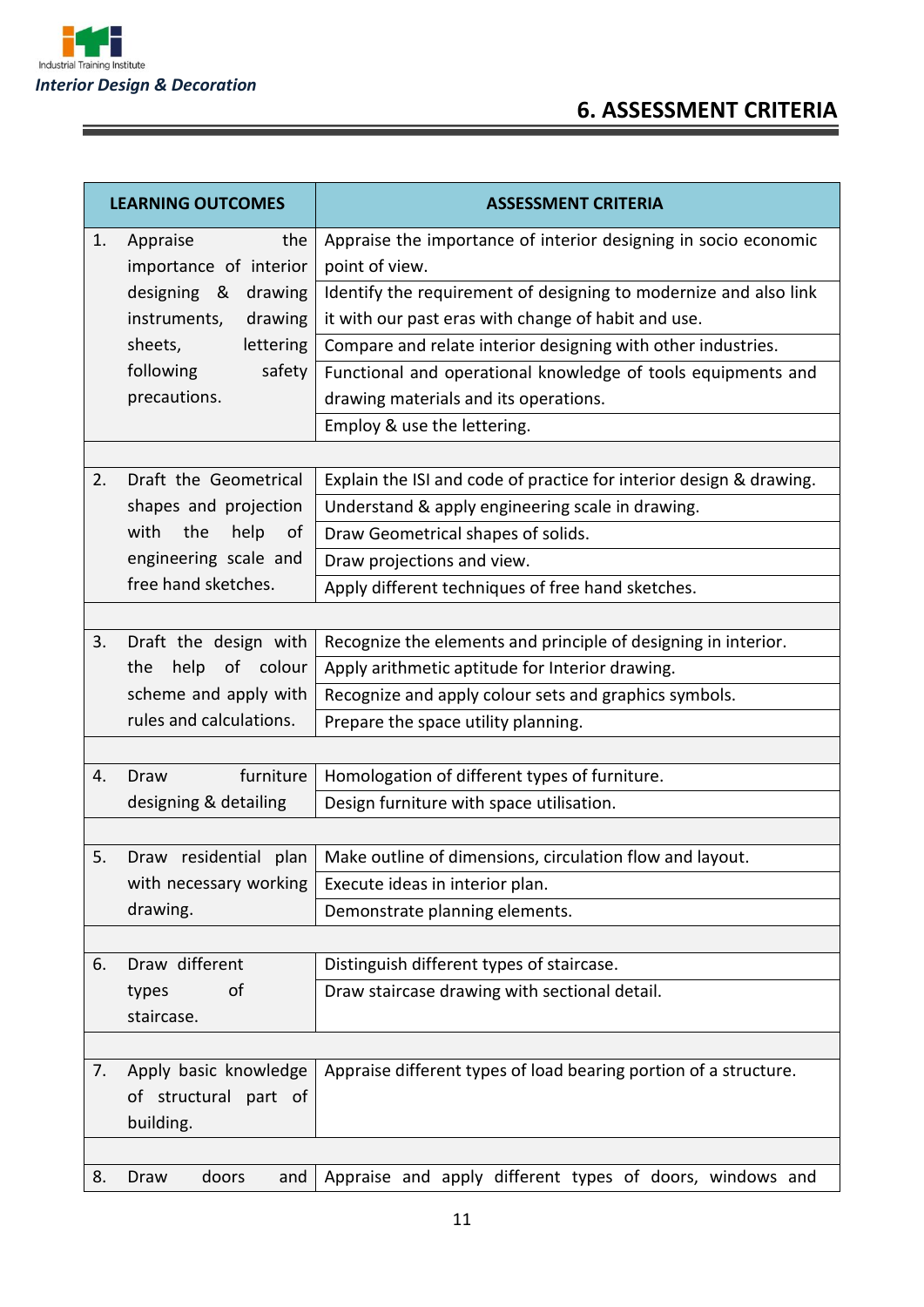

| windows & details.     |                             | ventilators.                                                     |  |  |
|------------------------|-----------------------------|------------------------------------------------------------------|--|--|
|                        |                             | Draw door & windows with sectional detail.                       |  |  |
|                        |                             | Illustrate the requirement of the doors & window locations.      |  |  |
|                        |                             |                                                                  |  |  |
| 9.                     | Draw one- and two-          | Illustrate & draw the different types of perspective views.      |  |  |
|                        | point's<br>perspective      |                                                                  |  |  |
|                        | view.                       |                                                                  |  |  |
|                        |                             |                                                                  |  |  |
|                        | the<br>10. Prepare<br>power | Demonstrate and apply different types of command on Power        |  |  |
|                        | point presentation with     | Points Presentation.                                             |  |  |
|                        | animation.                  | Prepare the PPT with animation                                   |  |  |
|                        |                             |                                                                  |  |  |
|                        | 11. Create object on 2D     | Demonstrate and apply the different types of command on 2D.      |  |  |
|                        | tool<br>using<br>bars,      | Demonstrate use of tool bars, commands, menus, formatting        |  |  |
|                        | commands.                   | layers, and styles etc.                                          |  |  |
|                        |                             | Prepare drawing in 2D software.                                  |  |  |
|                        |                             |                                                                  |  |  |
|                        | 12. Draw different types of | Illustrate application of different types of ceiling and levels. |  |  |
| false ceiling by using |                             | Execute the layout and material knowledge.                       |  |  |
|                        | CAD.                        |                                                                  |  |  |
|                        |                             |                                                                  |  |  |
|                        | 13. Draw different types of | Appraise the<br>flooring material according<br>place/site<br>to  |  |  |
| flooring by using CAD. |                             | requirement.                                                     |  |  |
|                        |                             | Recognize and apply flooring material according to colour        |  |  |
|                        |                             | scheme, thickness and graphic symbols.                           |  |  |
|                        |                             |                                                                  |  |  |
|                        | 14. Draw different types of | Appraise the requirement and importance of joints in furniture   |  |  |
|                        | joints<br>carpentry<br>by   | or other places.                                                 |  |  |
|                        | using CAD.                  | Draw joint details.                                              |  |  |
|                        |                             |                                                                  |  |  |
|                        | 15. Analyse and uses of     | Illustrate & recognize paints, polish, varnishes and their uses, |  |  |
|                        |                             |                                                                  |  |  |
|                        | polish<br>paints,<br>and    | types, method.                                                   |  |  |
|                        | varnish.                    | Appraise techniques which are used.                              |  |  |
|                        |                             |                                                                  |  |  |
|                        | 16. Draw different types of | Explain different types of wall, partition wall.                 |  |  |
|                        | partition wall by using     | Recognize material property those are used in partition.         |  |  |
|                        | CAD.                        | Prepare working drawing of partition wall.                       |  |  |
|                        |                             |                                                                  |  |  |
|                        | plumbing<br>17. Draw<br>and | Appraise<br>the<br>plumbing<br>their<br>sanitation<br>and<br>and |  |  |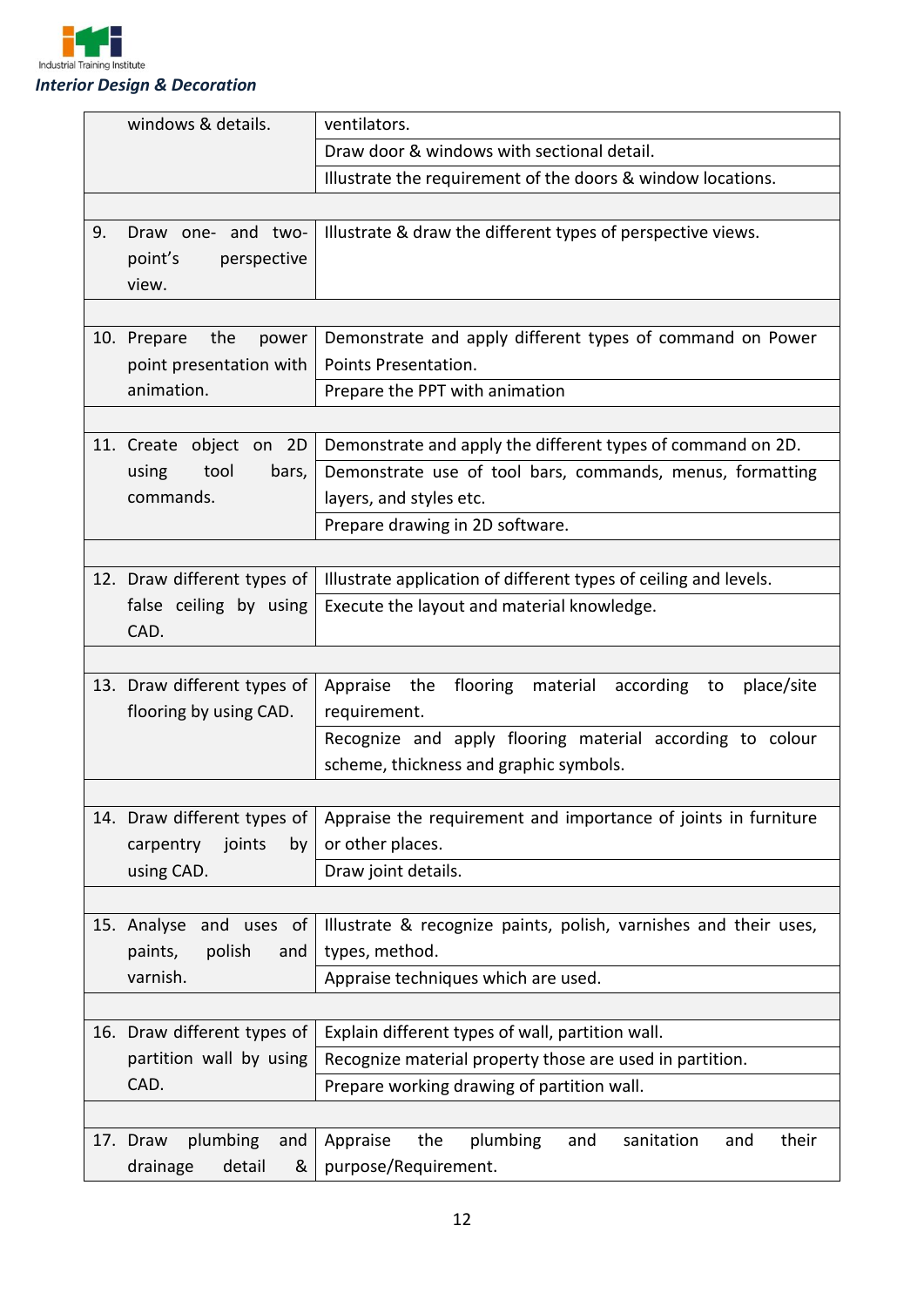

| sanitary<br>fittings<br>by  | Illustrate types of plumbing & sanitation system.                |
|-----------------------------|------------------------------------------------------------------|
| using CAD.                  | Recognize sanitary fittings and apply on the layout.             |
|                             | Make a plumbing drawing and sanitary drawing of a house          |
|                             | drainage plan.                                                   |
|                             |                                                                  |
| 18. Draw<br>lighting<br>and | Explain the importance of lighting in interior designing.        |
| electrical layout plan by   | Illustrate the types of lighting arrangement.                    |
| using CAD.                  | Illustrate the use of lights & lamps & use of the same at proper |
|                             | places.                                                          |
|                             | Apply the lights and accessories with all specification in false |
|                             | ceiling layout plan.                                             |
|                             |                                                                  |
| 19. Draw air conditioning   | Understanding the necessities of air conditioning.               |
| layout by using CAD.        | Functional knowledge of types of air conditioning.               |
|                             | Recognizing and applying of the proper air conditioning system   |
|                             | suitable for a space.                                            |
|                             |                                                                  |
| 20. Draw<br>commercial      | Appraise dimension, circulation and layout.                      |
| interiors by using CAD.     | Execute ideas arithmetically in plan.                            |
|                             | Demonstrate planning elements.                                   |
|                             | Draw Free hand sketches and 3D views.                            |
|                             |                                                                  |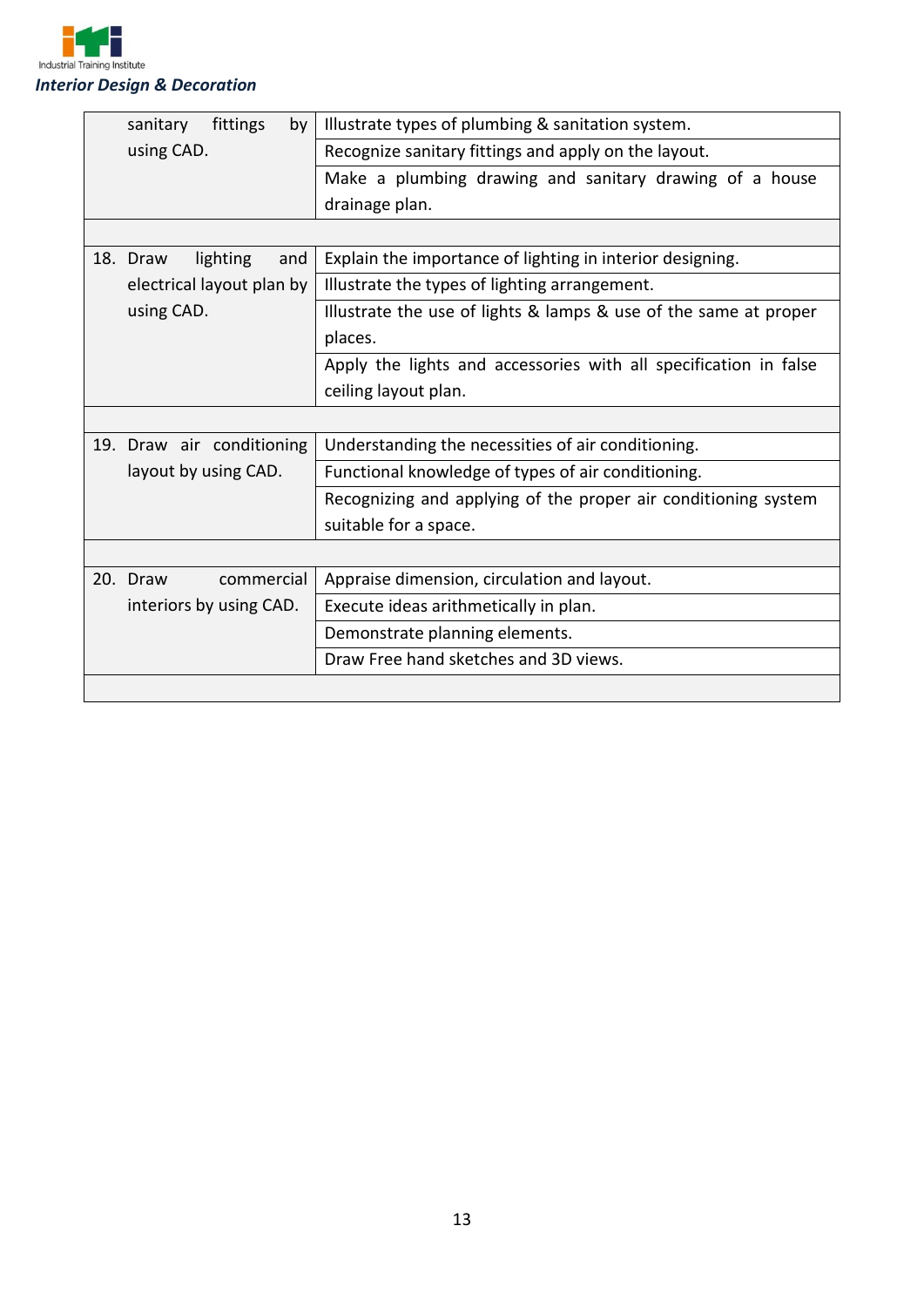## **7. TRADE SYLLABUS**



F

| <b>SYLLABUS FOR INTERIOR DESIGN &amp; DECORATION</b>                 |                                                                                                                                                            |                                                                                                                                                                                                                                                                                                                                                                                                                                                                                                                                                  |                                                                                                                                                                                                                                                                                                                                                                                                                                        |  |
|----------------------------------------------------------------------|------------------------------------------------------------------------------------------------------------------------------------------------------------|--------------------------------------------------------------------------------------------------------------------------------------------------------------------------------------------------------------------------------------------------------------------------------------------------------------------------------------------------------------------------------------------------------------------------------------------------------------------------------------------------------------------------------------------------|----------------------------------------------------------------------------------------------------------------------------------------------------------------------------------------------------------------------------------------------------------------------------------------------------------------------------------------------------------------------------------------------------------------------------------------|--|
| <b>Duration</b>                                                      | <b>Reference Learning</b><br><b>Outcome</b>                                                                                                                | <b>Professional Skills</b><br>(Trade Practical)<br><b>With Indicative Hours</b>                                                                                                                                                                                                                                                                                                                                                                                                                                                                  | <b>Professional Knowledge</b><br>(Trade Theory)                                                                                                                                                                                                                                                                                                                                                                                        |  |
| Professional<br>Skill 28 Hrs;<br>Professional<br>Knowledge<br>06 Hrs | Appraise<br>the<br>importance<br>of<br>interior designing &<br>drawing<br>instruments,<br>drawing<br>sheets,<br>Lettering following<br>safety precautions. | 1. Familiarization with the<br>trade & institute. (02 hrs)<br>of<br>2. Importance<br>trade<br>training. (03 hrs)<br>3. Uses of tools, equipments<br>& instruments. (03 hrs)<br>4. Type of work done/<br>assignment<br>by<br>the<br>trainees in the institute.<br>(03 hrs)<br>5. Free hand sketches of<br>objects. (04 hrs)<br>6. Recognize & Layout of<br>drawing sheet including<br>title card as an example<br>portrait & landscape. (05<br>hrs)<br>7. Importance of Lettering<br>with the help of single<br>stroke Gothic Letter. (08<br>hrs) | Importance & necessity of<br>interior designing.<br>Interior design as a profession<br>Modern interior design feature<br>Importance of trade<br>Demonstrate<br>tools<br>and<br>equipments<br>Importance of the trade in the<br>industry<br><b>Drawing</b><br>instrument,<br>equipments and raw material<br>their used.<br>Instruments, equipments like<br>drafting board, T scale mini<br>drafter (M.D.), Set Square etc.<br>(06 hrs.) |  |
| Professional<br>Skill 56 Hrs;<br>Professional<br>Knowledge<br>12 Hrs | Draft<br>the<br>Geometrical<br>shapes<br>and<br>projection with the<br>help<br>of<br>engineering<br>scale<br>free<br>hand<br>and<br>sketches.              | 8. Draw different types of   Elements of Interior Design:<br>lines by Free hand. (06<br>hrs)<br>9. Introduce the scale MKS<br>FPS for making the<br>and<br>drawing. (10 hrs)<br>the<br>simple<br>10. Draw<br>composition<br>of<br>geometrical object with<br>help of scale. (10 hrs)<br>11. Draw the simple exercise<br>using lines in different<br>angles. (06 hrs)                                                                                                                                                                             | Introduction<br>Indian<br>to<br><b>Standards Institution</b><br>Code of practice for general<br>interior drawing.<br>Introduction & Importance of<br>lines<br>Continuous thick & thin<br>i.<br>line<br>Dashed thin line<br>ii.<br>Cutting plan line<br>iii.<br>Long & short break line<br>iv.<br>thick line Basic knowledge of                                                                                                         |  |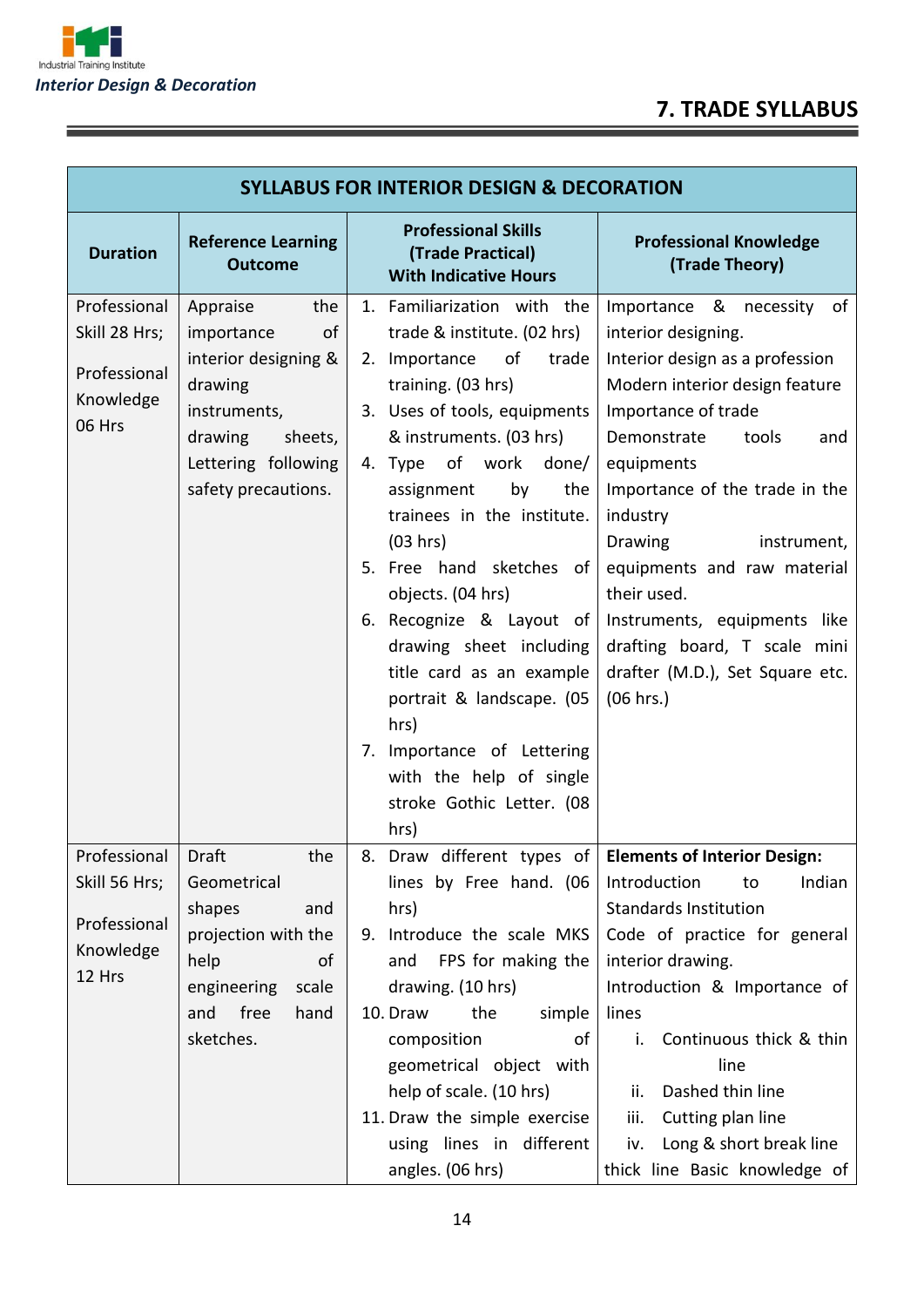

|               |                        | 12. Draft the plan, elevation                        | geometrical shapes & lines.               |
|---------------|------------------------|------------------------------------------------------|-------------------------------------------|
|               |                        | & sectional elevation &                              | Definition of projection                  |
|               |                        | isometric<br>view<br>οf                              | Types of projection                       |
|               |                        | solids.<br>geometrical                               | Parallel projection                       |
|               |                        | Regular, Irregular shapes.                           | Oblique<br>i.                             |
|               |                        | (10 hrs)                                             | Orthographic<br>ii.                       |
|               |                        | i.<br>Cube                                           | iii.<br>Axonometric                       |
|               |                        | ii.<br>Cuboids                                       | Isometric<br>iv.                          |
|               |                        | iii.<br>Triangular prism                             | Definition: -                             |
|               |                        | Cylinder<br>iv.                                      | Layout of plan<br>i.                      |
|               |                        | Pyramid<br>v.                                        | Elevation (Front & side<br>ii.            |
|               |                        | Hexagonal prism<br>vi.                               | elevation)                                |
|               |                        | vii.<br>Hexagonal                                    | <b>Sectional Elevation</b><br>iii.        |
|               |                        | Pyramid                                              | (12 hrs.)                                 |
|               |                        | viii.<br>Cone                                        |                                           |
|               |                        | 13. Practice<br>of<br>on<br>types                    |                                           |
|               |                        | dimension (04 hrs)                                   |                                           |
|               |                        | i.<br>Aligned system                                 |                                           |
|               |                        | ii.<br>Unidirectional                                |                                           |
|               |                        | system                                               |                                           |
|               |                        | 14. Free hand sketches of                            |                                           |
|               |                        |                                                      |                                           |
|               |                        | graphic symbols. (10 hrs)                            |                                           |
| Professional  | Draft<br>the<br>design | <b>Functional</b><br>of<br>designing                 | <b>Principle of Design:</b>               |
| Skill 56 Hrs; | with the help of       | interiors:                                           | Introduction of basic interior            |
|               | color scheme and       | 15. How to make design: - (15                        | design.                                   |
| Professional  | with<br>apply<br>rules | hrs)                                                 | Elements- example: line,<br>i.            |
| Knowledge     | and calculations       | i. Flow of circulation                               | etc.                                      |
| 12 Hrs        |                        | chart (Bubble diagram)                               | Principle<br>of<br>design<br>ii.          |
|               |                        | ii. Concept of<br>design,                            | balance,<br>example:                      |
|               |                        | pattern, colour                                      | emphasis etc.                             |
|               |                        | Designing of space with<br>iii.                      | <b>Colors:</b>                            |
|               |                        | furniture layout                                     | Types of color schemes based              |
|               |                        | 16. Design<br>knowledge<br>of                        | on the color wheel.                       |
|               |                        | interior in residential &                            | triad colour scheme:<br>i.                |
|               |                        | commercial. (20 hrs)                                 | Primary.<br>a)                            |
|               |                        | Basic layout plan.<br>i.                             | Secondary.<br>b)                          |
|               |                        | Elevation.<br>ii.                                    | Tertiary.<br>c)                           |
|               |                        | 17. Free hand sketches of                            | related colour scheme:<br>ii.             |
|               |                        | Graphic symbols for door                             | Analogues.<br>a)                          |
|               |                        | windows,<br>furniture,<br>plumbing<br>sanitary,<br>& | Monochromatic.<br>b)<br>Achromatic.<br>c) |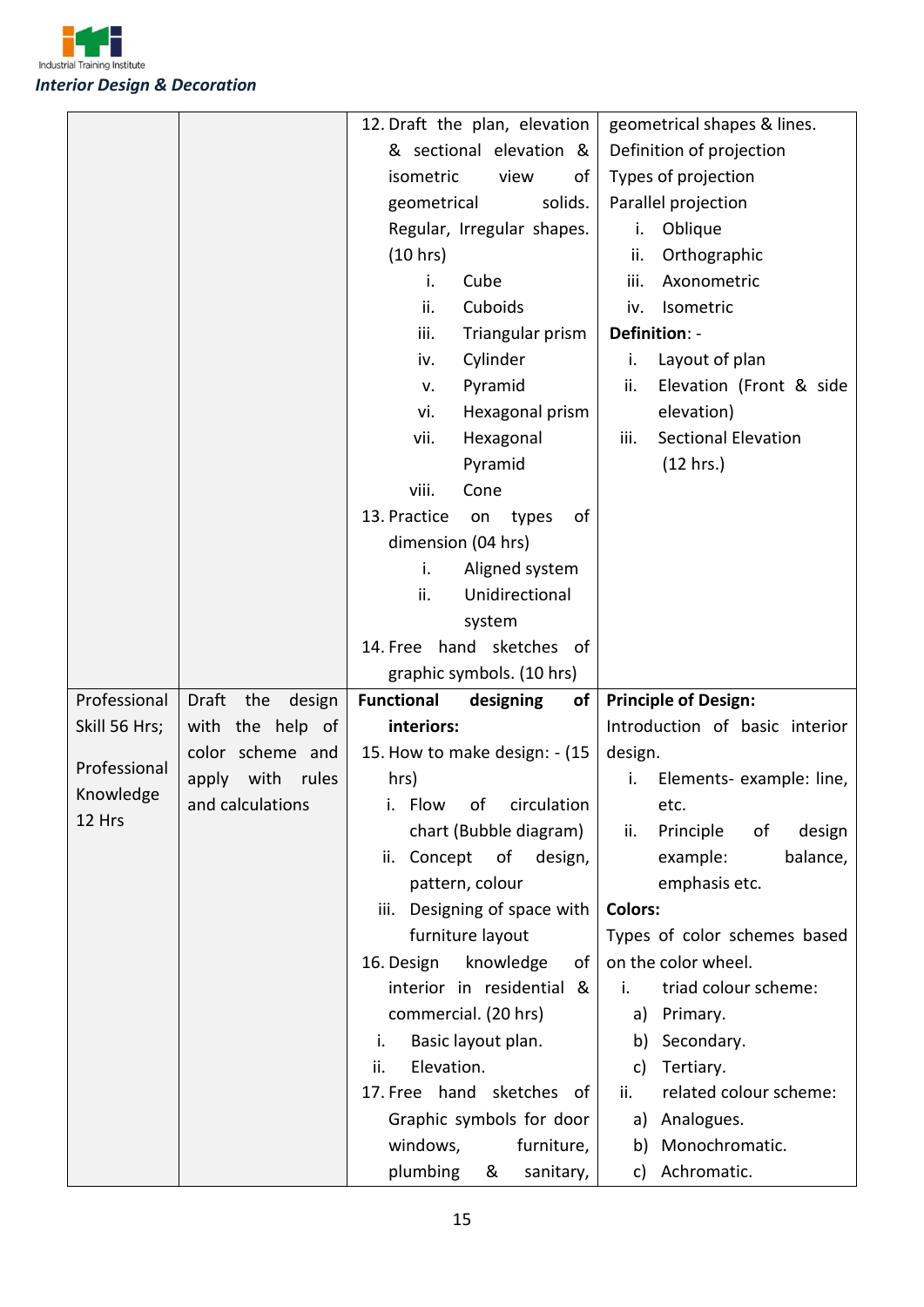

|               |                     | electrical, landscape. (13          | d) Neutral.                     |
|---------------|---------------------|-------------------------------------|---------------------------------|
|               |                     | hrs)                                | contrasting:<br>iii.            |
|               |                     | 18. Rendering with pencil and       | a) Complementary.               |
|               |                     | pencil colour. (08 hrs)             | b) Split complementary.         |
|               |                     |                                     | c) Double split                 |
|               |                     |                                     | d) Complementary.               |
|               |                     |                                     | e) Cool<br>colour,<br>warm      |
|               |                     |                                     | colour.                         |
|               |                     |                                     |                                 |
|               |                     |                                     | Understand the psychological    |
|               |                     |                                     | affects by different colours on |
|               |                     |                                     | different person and places.    |
|               |                     |                                     | Introduction<br>of<br>Graphic   |
|               |                     |                                     | symbols in interior.            |
|               |                     |                                     | (12 hrs.)                       |
| Professional  | furniture<br>Draw   | <b>Furniture design and detail:</b> | <b>Furniture design:</b>        |
| Skill 56 Hrs; | designing<br>&      | 19. Residential furniture. (26      | Furniture styles:               |
| Professional  | detailing           | hrs)                                | i. Traditional/classic style.   |
|               |                     | Table, chair, sofa, cabinet,        | ii. Ethnic style.               |
| Knowledge     |                     | bed,<br>wardrobe,<br>dining         | iii. Contemporary style.        |
| 12 Hrs        |                     | table.                              | Types of furniture:             |
|               |                     | 20. Commercial furniture. (30       | i. Daily uses furniture         |
|               |                     | $hrs$ :<br>Executive<br>table/      | ii. Loose carpentry furniture.  |
|               |                     | office<br>table,<br>reception       | iii. Fixed carpentry furniture. |
|               |                     | table, cabinet storage.             | iv. Multi-utility storage       |
|               |                     | Necessary<br>Note:<br>practical     | v. Open & closed storage        |
|               |                     | training will be carried out on     | Importance of anthropometric    |
|               |                     | site.                               | and ergonomics.                 |
|               |                     |                                     | (12 hrs.)                       |
| Professional  | residential<br>Draw | Drafting of Residential Plan        | <b>Planning of Interiors:</b>   |
| Skill 140Hrs; | plan with necessary | (Any Room):                         |                                 |
|               | working drawing.    | 21. Concept<br>with<br>plan         | Space selection for circulation |
| Professional  |                     | circulation flow (Bubble            | and furniture.                  |
| Knowledge     |                     | Diagram). (15 hrs)                  | Selection of furniture.         |
| 30 Hrs        |                     | 22. Basic furniture layout plan     | Uses of furniture templates.    |
|               |                     | with working drawing. (30           | (30 hrs.)                       |
|               |                     |                                     |                                 |
|               |                     | hrs)                                |                                 |
|               |                     | 23. Wall<br>elevation<br>with       |                                 |
|               |                     | dimension<br>and                    |                                 |
|               |                     | specification. (30 hrs)             |                                 |
|               |                     | 24. Necessary details. (40 hrs)     |                                 |
|               |                     | 25. Rendering the<br>plan &         |                                 |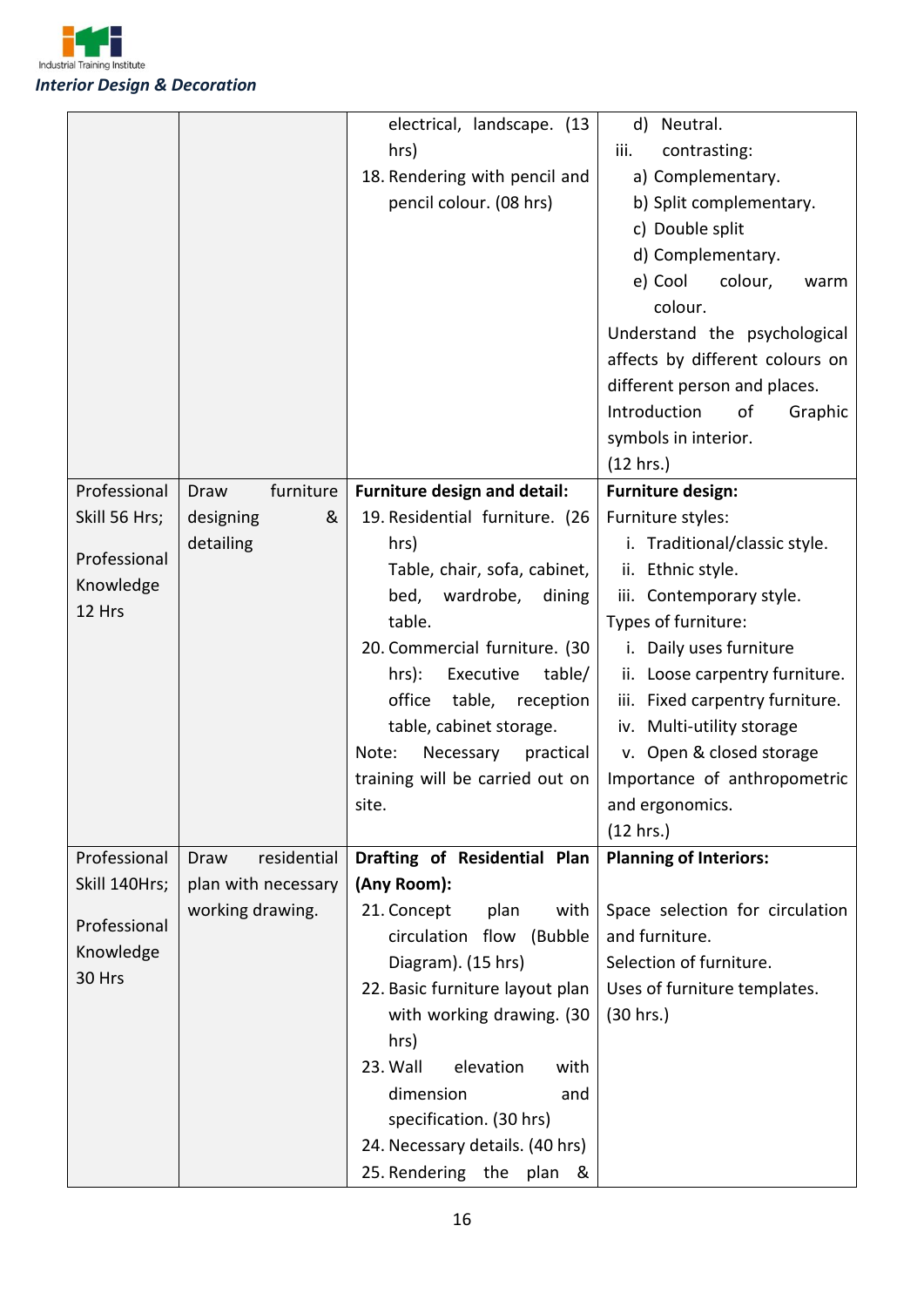

|               |                       | elevations. (25 hrs)           |                                                |
|---------------|-----------------------|--------------------------------|------------------------------------------------|
| Professional  | Draw different        | 26. Prepare<br>drawing<br>with | <b>Stair case:</b>                             |
| Skill 28 Hrs; | of<br>types           | technical details of the       | Requirement and placement of                   |
|               | staircase.            | R.C.C. Stair case. (18 hrs)    | good Staircase.                                |
| Professional  |                       | i. Straight Staircase.         | Basic terminology of R.C.C.                    |
| Knowledge     |                       | ii. Open newel Staircase.      | Staircase.                                     |
| 06 Hrs        |                       | iii. Dog legged Staircase.     | Types of Staircase.                            |
|               |                       | iv. Bifurcated Staircase.      | i. Straight.                                   |
|               |                       | 27. Calculation of Staircase   | ii. Quarter turn                               |
|               |                       | (trade and riser). (10 hrs)    | iii. Half turn (Dog legged)                    |
|               |                       |                                | iv. Three quarter turn                         |
|               |                       |                                | v. Bifurcated                                  |
|               |                       |                                | vi. Open newel.                                |
|               |                       |                                | vii. Geometrical                               |
|               |                       |                                | viii. Circular                                 |
|               |                       |                                | ix. Spiral.                                    |
|               |                       |                                | <b>Model of Staircase: -</b>                   |
|               |                       |                                | Demonstration<br>R.C.C.<br>οf                  |
|               |                       |                                | Staircase with the<br>help of                  |
|               |                       |                                | respective models.                             |
|               |                       |                                | (06 hrs.)                                      |
|               |                       |                                |                                                |
| Professional  | Apply<br>basic        | <b>Preparing drawing:</b>      | Basic knowledge & importance                   |
| Skill 28 Hrs; | knowledge<br>of       | 28. Basic concept of section   | in PPT/video presentation                      |
|               | structural part<br>0f | of a<br>building<br>through    | Mezzanine floor<br>i.                          |
| Professional  | building.             | &<br>toilet<br>balcony         | a) Temporary                                   |
| Knowledge     |                       | introducing the beam &         | b) Semi permanent                              |
| 06 Hrs        |                       | column. (28 hrs)               | ii.<br>Stone masonry & types                   |
|               |                       |                                | iii.<br>Brick masonry & types                  |
|               |                       |                                | Stretcher bond                                 |
|               |                       |                                | <b>Header bond</b>                             |
|               |                       |                                | English bond                                   |
|               |                       |                                | Flemish bond                                   |
|               |                       |                                | Raking bond                                    |
|               |                       |                                |                                                |
|               |                       |                                | Zigzag bond<br>iv.                             |
|               |                       |                                | Lintels & types<br>and<br>v.                   |
|               |                       |                                | Arches & types                                 |
|               |                       |                                | terminology<br>vi.                             |
|               |                       |                                | Sunshade                                       |
| Professional  | doors<br>Draw<br>and  | 29. Model of Door window: -    | (06 hrs.)<br><b>Wooden Doors &amp; Windows</b> |
|               | windows & details.    | Demonstrate doors<br>and       | Introduction<br>of<br>hardware                 |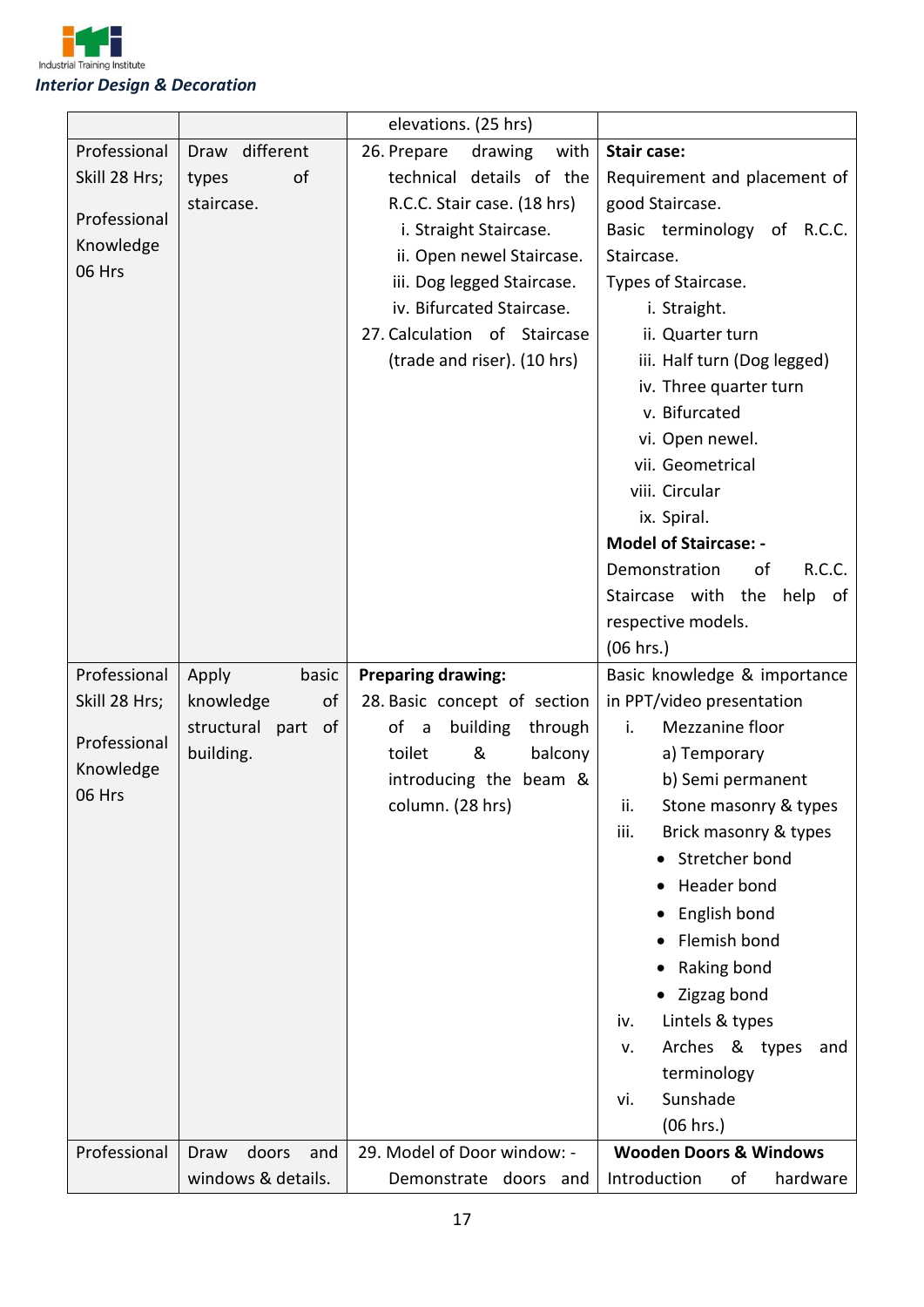

| (06)<br>dimension<br>respective<br>models.<br>Professional<br>hrs)<br><b>Types of Doors</b><br>Knowledge<br>30. Preparing<br>of<br>plan,<br>Batten and ledged door<br>i.<br>12 Hrs<br>elevation & section of<br>Framed and panelled<br>ii.<br>door (25 hrs)<br>door<br>i. Panelled door<br>Glazed or sash door<br>iii.<br>ii. Glazed or sash<br>Flush door<br>iv.<br>Louvered door<br>iii. Flush door<br>v.<br>31. Preparing<br>of<br>Wire gauged door<br>plan,<br>vi.<br>elevation & section of<br>vii.<br>Revolving<br>window. (25 hrs)<br>Sliding (Aluminium)<br>viii. |
|---------------------------------------------------------------------------------------------------------------------------------------------------------------------------------------------------------------------------------------------------------------------------------------------------------------------------------------------------------------------------------------------------------------------------------------------------------------------------------------------------------------------------------------------------------------------------|
|                                                                                                                                                                                                                                                                                                                                                                                                                                                                                                                                                                           |
|                                                                                                                                                                                                                                                                                                                                                                                                                                                                                                                                                                           |
|                                                                                                                                                                                                                                                                                                                                                                                                                                                                                                                                                                           |
|                                                                                                                                                                                                                                                                                                                                                                                                                                                                                                                                                                           |
|                                                                                                                                                                                                                                                                                                                                                                                                                                                                                                                                                                           |
|                                                                                                                                                                                                                                                                                                                                                                                                                                                                                                                                                                           |
|                                                                                                                                                                                                                                                                                                                                                                                                                                                                                                                                                                           |
|                                                                                                                                                                                                                                                                                                                                                                                                                                                                                                                                                                           |
|                                                                                                                                                                                                                                                                                                                                                                                                                                                                                                                                                                           |
|                                                                                                                                                                                                                                                                                                                                                                                                                                                                                                                                                                           |
|                                                                                                                                                                                                                                                                                                                                                                                                                                                                                                                                                                           |
| i. Casement window<br>Swing door/ floor spring<br>ix.                                                                                                                                                                                                                                                                                                                                                                                                                                                                                                                     |
| ventilator<br>door<br>with                                                                                                                                                                                                                                                                                                                                                                                                                                                                                                                                                |
| Placement of door & windows<br>(wooden)                                                                                                                                                                                                                                                                                                                                                                                                                                                                                                                                   |
| ii. Sash<br>window<br>regarding circulation of space                                                                                                                                                                                                                                                                                                                                                                                                                                                                                                                      |
| Definition of technical terms of<br>(wooden)                                                                                                                                                                                                                                                                                                                                                                                                                                                                                                                              |
| doors & window<br>iii. Sliding<br>window                                                                                                                                                                                                                                                                                                                                                                                                                                                                                                                                  |
| (aluminium)<br>Size of doors & windows,                                                                                                                                                                                                                                                                                                                                                                                                                                                                                                                                   |
| ventilators                                                                                                                                                                                                                                                                                                                                                                                                                                                                                                                                                               |
| <b>Types of windows</b>                                                                                                                                                                                                                                                                                                                                                                                                                                                                                                                                                   |
| Fixed window                                                                                                                                                                                                                                                                                                                                                                                                                                                                                                                                                              |
| Casement window                                                                                                                                                                                                                                                                                                                                                                                                                                                                                                                                                           |
| Sliding window                                                                                                                                                                                                                                                                                                                                                                                                                                                                                                                                                            |
| Sash window                                                                                                                                                                                                                                                                                                                                                                                                                                                                                                                                                               |
| Louvered window                                                                                                                                                                                                                                                                                                                                                                                                                                                                                                                                                           |
| Metal window                                                                                                                                                                                                                                                                                                                                                                                                                                                                                                                                                              |
| Bay window                                                                                                                                                                                                                                                                                                                                                                                                                                                                                                                                                                |
| Corner window                                                                                                                                                                                                                                                                                                                                                                                                                                                                                                                                                             |
| Dormer window                                                                                                                                                                                                                                                                                                                                                                                                                                                                                                                                                             |
| Gable window                                                                                                                                                                                                                                                                                                                                                                                                                                                                                                                                                              |
| Sky light window                                                                                                                                                                                                                                                                                                                                                                                                                                                                                                                                                          |
| Fixture and fastening                                                                                                                                                                                                                                                                                                                                                                                                                                                                                                                                                     |
| a) hinges, b) bolts, c) handles d)                                                                                                                                                                                                                                                                                                                                                                                                                                                                                                                                        |
| locks (12 hrs.)                                                                                                                                                                                                                                                                                                                                                                                                                                                                                                                                                           |
| Professional<br><b>Preparation of drawing</b><br>Projection<br>Draw one and two                                                                                                                                                                                                                                                                                                                                                                                                                                                                                           |
| Perspective projection definition<br>Skill 56 Hrs;<br>32. Draft<br>points<br>one-point<br>perspective                                                                                                                                                                                                                                                                                                                                                                                                                                                                     |
| with<br>view.<br>perspective<br>view<br>1 point<br>i.                                                                                                                                                                                                                                                                                                                                                                                                                                                                                                                     |
| Professional<br>approximate method (any<br>ii.<br>2 point                                                                                                                                                                                                                                                                                                                                                                                                                                                                                                                 |
| Knowledge<br>room). (36 hrs)<br>3 point<br>iii.                                                                                                                                                                                                                                                                                                                                                                                                                                                                                                                           |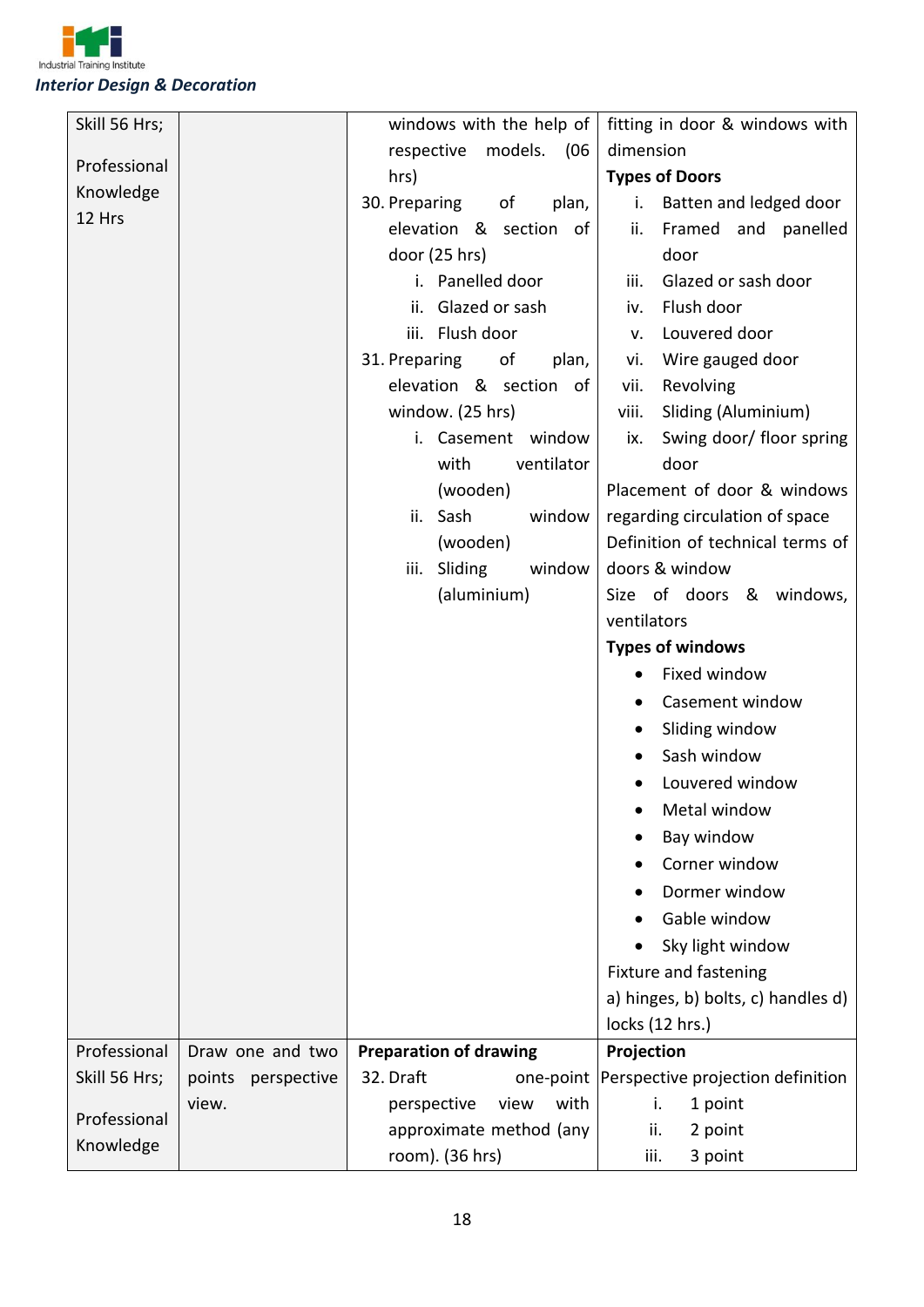

| 12 Hrs              |                        | 33. Render the perspective         | (Describe<br>the<br>one-point    |
|---------------------|------------------------|------------------------------------|----------------------------------|
|                     |                        | view with any medium.              | perspective with approximate     |
|                     |                        | (20 hrs)                           | method)                          |
|                     |                        |                                    | Definition                       |
|                     |                        |                                    | i. Ground plane                  |
|                     |                        |                                    | ii. Station point                |
|                     |                        |                                    | iii. Picture plane               |
|                     |                        |                                    | iv. Horizontal plane             |
|                     |                        |                                    | v. Ground line                   |
|                     |                        |                                    | vi. Horizontal line or eye       |
|                     |                        |                                    | level                            |
|                     |                        |                                    | Vanishing point                  |
|                     |                        |                                    | (12 hrs.)                        |
| Professional        | Prepare<br>power       | Computer                           | Knowledge of Computer.           |
| Skill 56 Hrs;       | point presentation     | 34. Prepare the power point        | Microsoft<br>Power<br>point,     |
| Professional        | with animation.        | still presentation. (26 hrs)       | and their<br>commands<br>uses.   |
| Knowledge           |                        | 35. Prepare the power point        | (12 hrs.)                        |
| 12 Hrs              |                        | animated<br>presentation.          |                                  |
|                     |                        | (30 hrs)                           |                                  |
| Professional        | Create object on 2D    | 2D Software training-              | <b>Preliminary Drawing in 2D</b> |
| Skill 140Hrs;       | using tool<br>bars,    | 36. Installation of 2D software.   | i)<br>2D commands and<br>use     |
|                     | commands.              | (08 hrs)                           | of different menus.              |
| Professional        |                        | 37. Elementary<br>commands         | ii) Concept of 2D drawing.       |
| Knowledge<br>30 Hrs |                        | of<br>2D<br>and<br>menus           | iii) Concept of rendering.       |
|                     |                        | software. (48 hrs)                 | (30 hrs.)                        |
|                     |                        | 38. Drawing practice on 2D         |                                  |
|                     |                        | software. (84 hrs)                 |                                  |
| Professional        | different<br>Draw      | <b>Preparing of drawing</b>        | <b>Ceiling</b>                   |
| Skill 56 Hrs;       | false<br>οf<br>types   | Design a false ceiling in a<br>39. | Definition of false ceiling to   |
| Professional        | ceiling<br>using<br>by | room. (28 hrs)                     | understand the job fabrication   |
| Knowledge           | CAD.                   | 40.<br>Specify the level and       | installation process of false    |
| 12 Hrs              |                        | section<br>finishing<br>and        | ceiling with Gyp board / POP     |
|                     |                        | (laminate,<br>material             | board / Ply / Wood               |
|                     |                        | veneer, paints). (28 hrs)          | Types of ceiling                 |
|                     |                        |                                    | Grid<br>i.                       |
|                     |                        |                                    | ii.<br>Coffered                  |
|                     |                        |                                    | Cove<br>iii.                     |
|                     |                        |                                    | Plain<br>iv.                     |
|                     |                        |                                    | Finishing materials used for     |
|                     |                        |                                    | false ceiling.                   |
|                     |                        |                                    | Laminate, veneer, stone, glass,  |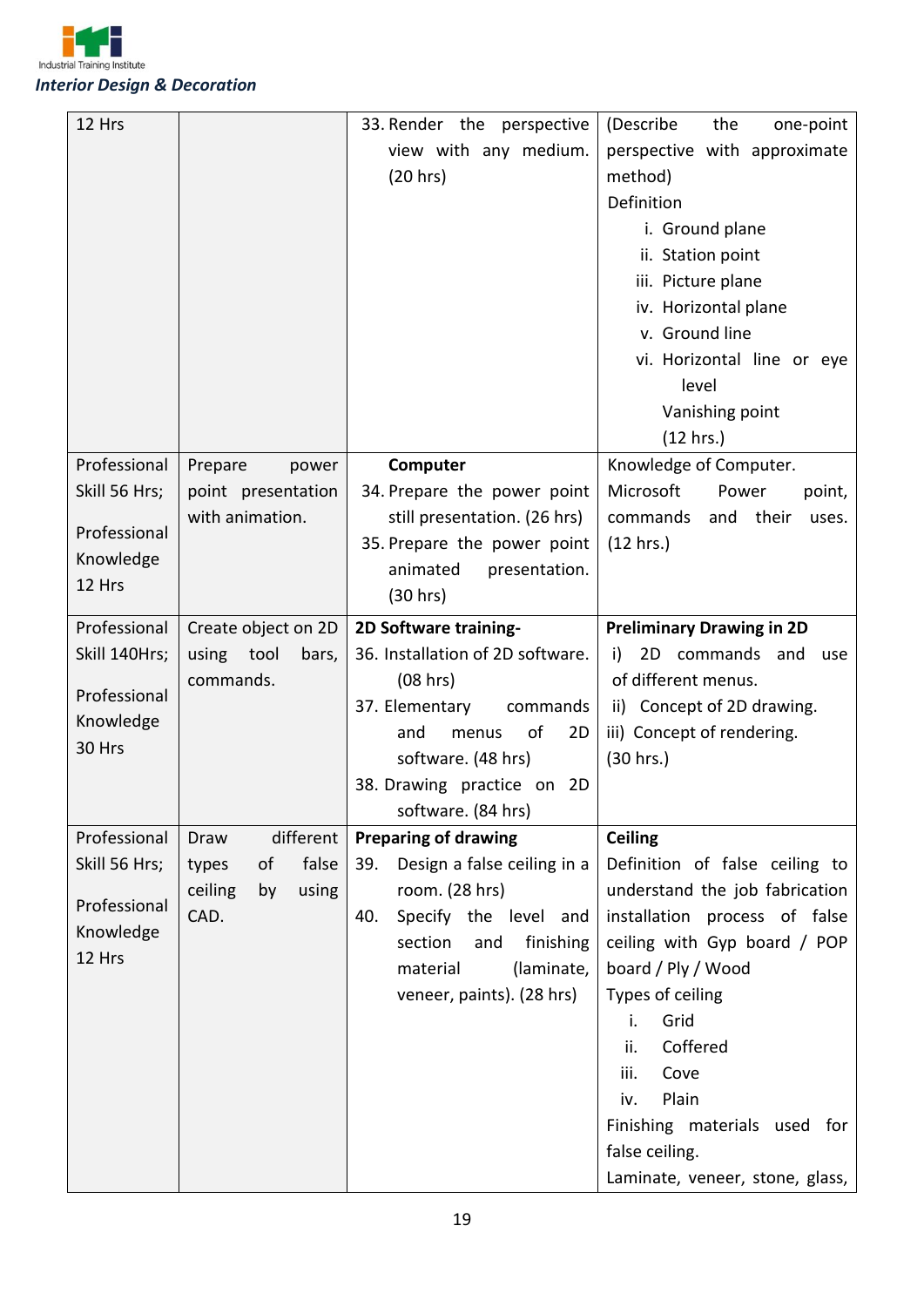

|                     |                      |          |                                       |               | acrylic sheet, MDF, paints, wall    |
|---------------------|----------------------|----------|---------------------------------------|---------------|-------------------------------------|
|                     |                      |          |                                       |               | paper, fabric, stainless steel,     |
|                     |                      |          |                                       |               | wood. (12 hrs.)                     |
| Professional        | different<br>Draw    |          | <b>Preparing of drawing</b>           |               | <b>Types of floor finishing</b>     |
| Skill 56 Hrs;       | types of flooring by | 41.      | Design a flooring pattern             | i.            | Stone                               |
|                     | using CAD.           |          | with finishing material               | ii.           | Marble                              |
| Professional        |                      |          | (Marble, Vitrified<br>tile,           | iii.          | Mosaic                              |
| Knowledge           |                      |          | PVC. Laminated). (30 hrs)             | iv.           | Vinyl                               |
| 12 Hrs              |                      | 42.      | Specify the starting point            | v.            | Vitrified tiles                     |
|                     |                      |          | of flooring (13 hrs)                  | vi.           | Ceramic tiles                       |
|                     |                      | 43.      | Specify the dimension &               | vii.          | <b>PVC</b>                          |
|                     |                      |          | sizes. (13 hrs)                       | viii.         | Carpet                              |
|                     |                      |          |                                       | ix.           | Laminated                           |
|                     |                      |          |                                       | <b>x.</b>     | Glass                               |
|                     |                      |          |                                       | (12 hrs.)     |                                     |
| Professional        | different<br>Draw    |          | Drafting simple joints used in        |               | <b>Carpentry joints</b>             |
| Skill 56 Hrs;       | types of carpentry   |          | furniture                             |               | Types of joints                     |
|                     | joints by using CAD. | 44.      | Drafting details drawing              |               | i. Butt joint                       |
| Professional        |                      |          | different types<br>οf<br>0f           |               | ii. Mitre joint                     |
| Knowledge           |                      |          | joints. (28 hrs)                      |               | iii. Lap joint                      |
| 12 Hrs              |                      | 45.      | Draft a sheet of door/                |               | iv. Mortise and Tenon joint         |
|                     |                      |          | window/ chair/ table/                 |               | v. Tounge and groove joint          |
|                     |                      |          | bed (any one) (28 hrs)                |               | vi. Housed joint                    |
|                     |                      |          |                                       |               | vii. Cross joint                    |
|                     |                      |          |                                       |               | Joints used in furniture            |
|                     |                      |          |                                       |               | Joints used in doors/ windows/      |
|                     |                      |          |                                       | ventilators.  |                                     |
|                     |                      |          |                                       |               | <b>Model of Carpentry joints: -</b> |
|                     |                      |          |                                       |               | Demonstration<br>of<br>staircase    |
|                     |                      |          |                                       |               | with the help of respective         |
|                     |                      |          |                                       | models.       |                                     |
|                     |                      |          |                                       | (12 hrs.)     |                                     |
| Professional        | Analyse and uses of  | Generate | <b>Power</b><br>Point                 | <b>Paints</b> | and                                 |
| Skill 28 Hrs;       | paints polish and    |          | <b>Presentation for Paint, Polish</b> |               | polishing/varnishing:               |
| Professional        | varnish.             |          | and Varnish -                         |               | What is paint                       |
|                     |                      | 46.      | Practicing processes &                |               | Types of paints                     |
| Knowledge<br>06 Hrs |                      |          | techniques of<br>paints,              |               | i. Synthetic enamel                 |
|                     |                      |          | polishing & varnishing on             |               | ii. Acrylic Emulsion                |
|                     |                      |          | surfaces. (18 hrs)                    |               | iii. distemper                      |
|                     |                      | 47.      | Recognize the tool &                  |               | iv. Epoxy                           |
|                     |                      |          | equipment<br>their<br>and             |               | v. Nitro Cellulose                  |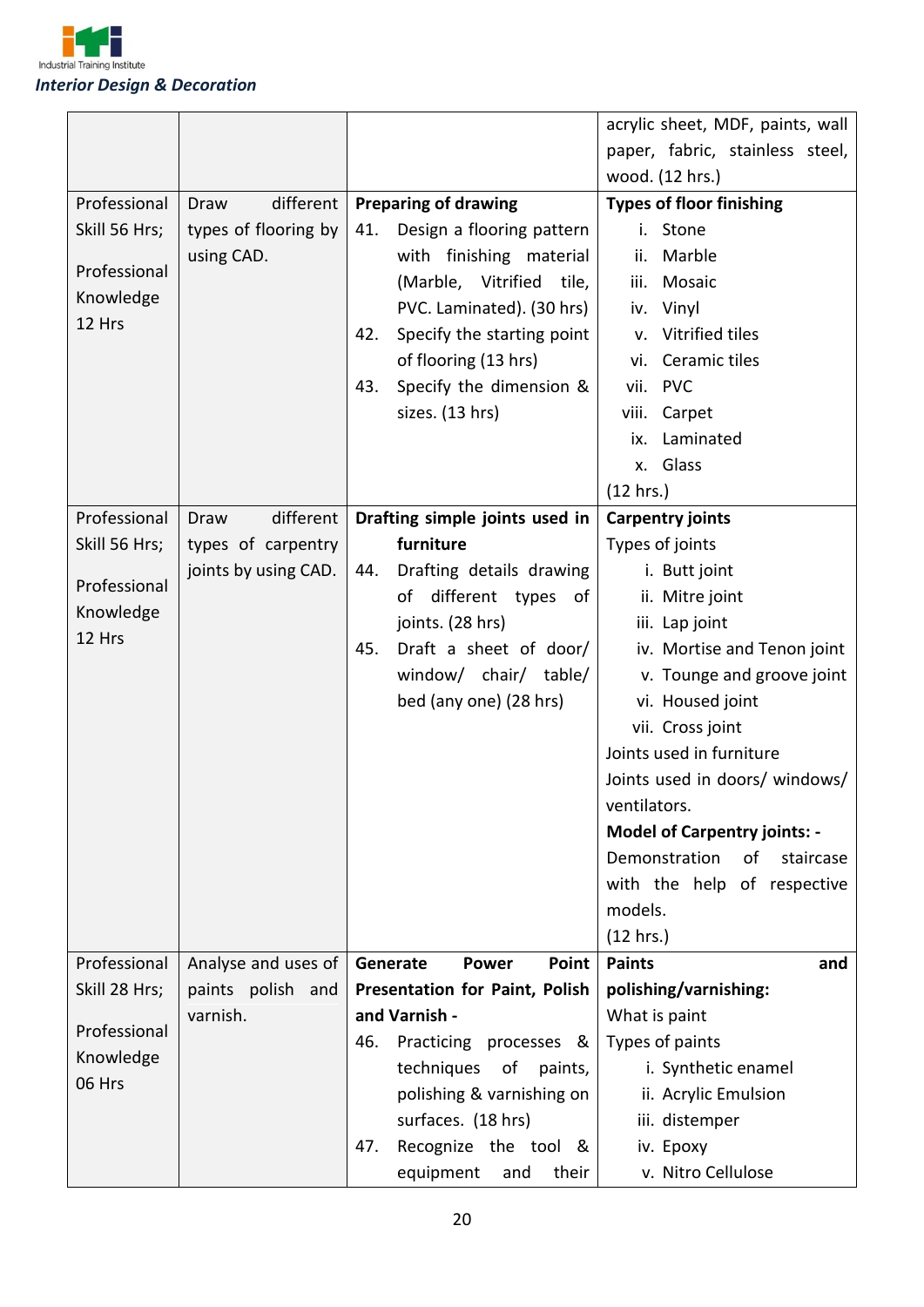

|               |                       |       | uses. (05 hrs)                  | vi. Metallic                    |
|---------------|-----------------------|-------|---------------------------------|---------------------------------|
|               |                       | 48.   | Estimate<br>quantity<br>οf      | vii. Texture                    |
|               |                       |       | materials<br>used<br>on         | viii. Lime wash                 |
|               |                       |       | surface and labour cost.        | ix. Exterior paint              |
|               |                       |       | (05 hrs)                        | Painting techniques             |
|               |                       |       |                                 | By Brush<br>i.                  |
|               |                       |       | NOTE: - necessary practical     | By Roller<br>ii.                |
|               |                       |       | training will be carried out on | iii.<br>By spray gun            |
|               |                       | site. |                                 | Paintings defeats and remedies. |
|               |                       |       |                                 | Introduction of polish and      |
|               |                       |       |                                 | varnish:                        |
|               |                       |       |                                 | Method of preparation and       |
|               |                       |       |                                 | types of polish on wood.        |
|               |                       |       |                                 | Types of varnishes:             |
|               |                       |       |                                 | i.<br>Oil                       |
|               |                       |       |                                 | ii.<br>Spirit                   |
|               |                       |       |                                 | iii.<br>Turpentine              |
|               |                       |       |                                 | Melamine<br>iv.                 |
|               |                       |       |                                 | PU (polyurethane)<br>v.         |
|               |                       |       |                                 | (06 hrs.)                       |
| Professional  | different<br>Draw     | 49.   | Design the full height          | <b>Partition wall:</b>          |
| Skill 56 Hrs; | types of partition    |       | and low height partition        | Introduction of partition wall  |
|               | wall by using CAD.    |       | wall<br>with<br>different       | Property of a good partition    |
| Professional  |                       |       | construction<br>and             | wall                            |
| Knowledge     |                       |       | finishing materials. (28        | Types of partition wall         |
| 12 Hrs        |                       |       | hrs)                            | i.<br><b>Brick partition</b>    |
|               |                       | 50.   | Draft Plan, sectional           | Glass partition<br>ii.          |
|               |                       |       | plan, front elevation and       | Timber<br>iii.<br>wooden<br>or  |
|               |                       |       | section with specification      | partition                       |
|               |                       |       | and dimension. (28 hrs)         | Aluminium partition<br>iv.      |
|               |                       |       |                                 | (12 hrs.)                       |
| Professional  | Draw plumbing and     | 51.   | the<br>Layout                   | Plumbing:                       |
| Skill 28 Hrs; | drainage<br>details   |       | plumbing/drainage               | Purpose and principle of house  |
|               | and sanitary fittings |       | /Sanitary<br>plan<br>and        | drainage.                       |
| Professional  | by using CAD.         |       | sectional elevation. (12        | Types of Drainage plumbing      |
| Knowledge     |                       |       | hrs)                            | system                          |
| 06 Hrs        |                       | 52.   | Make Top plan,<br>side          | i.<br>One pipe system           |
|               |                       |       | elevation,<br>and<br>front      | Single stack system<br>ii.      |
|               |                       |       | elevation of all sanitary       | Single stack (partially<br>iii. |
|               |                       |       | plumbing fittings<br>with       | ventilated system)              |
|               |                       |       | dimension. (16 hrs)             | Two pipe system<br>iv.          |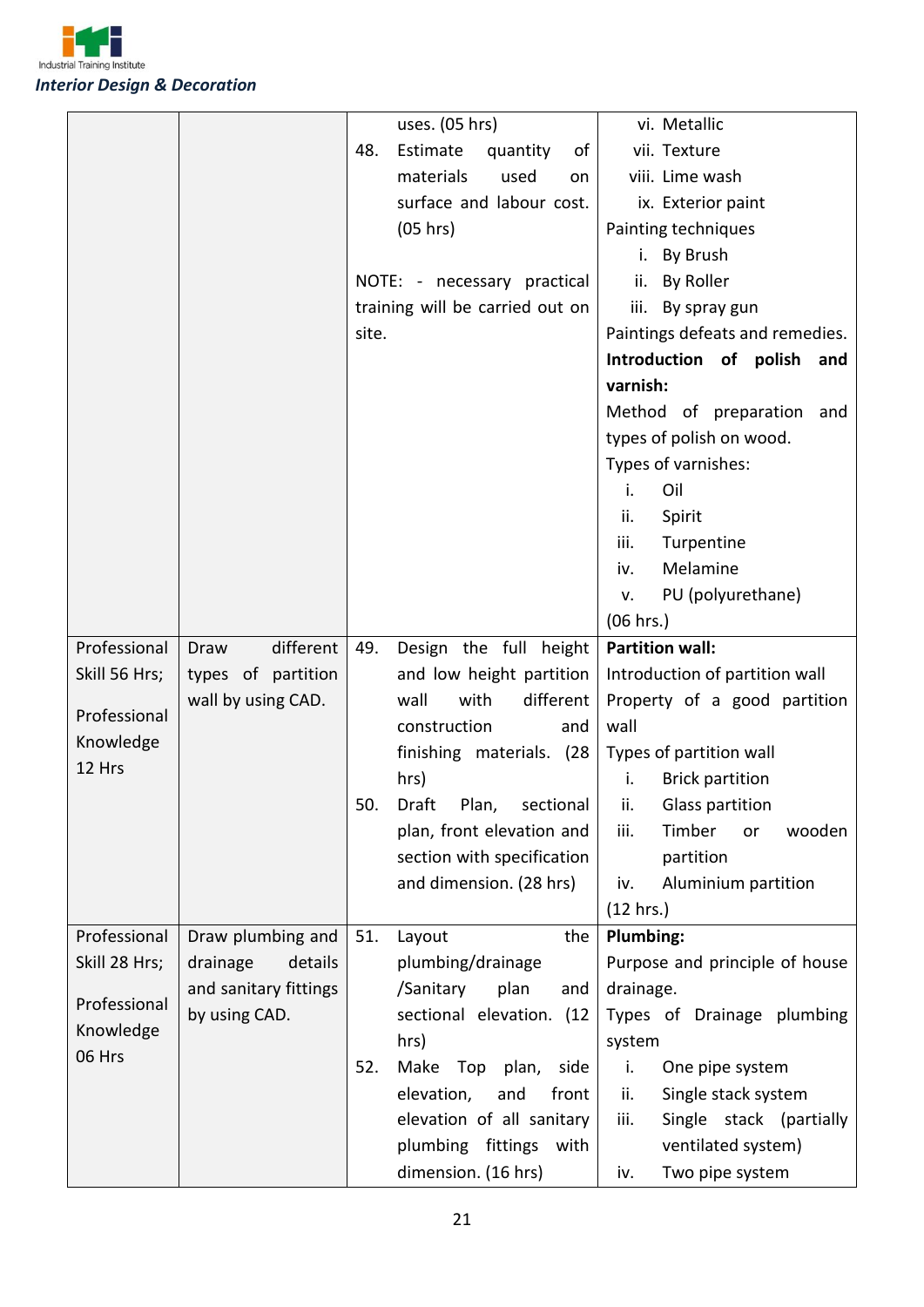

|               |                      |     |                              | Sanitation:                     |
|---------------|----------------------|-----|------------------------------|---------------------------------|
|               |                      |     |                              | <b>Traps</b>                    |
|               |                      |     |                              | <b>Gully trap</b><br>i.         |
|               |                      |     |                              | ii.<br>Intercepting trap        |
|               |                      |     |                              | iii.<br>Grease trap             |
|               |                      |     |                              | Floor trap or Nahni trap<br>iv. |
|               |                      |     |                              | Waste water disposal:           |
|               |                      |     |                              | Inspection chamber<br>i.        |
|               |                      |     |                              | ii.<br>Septic tank              |
|               |                      |     |                              | Pipes:                          |
|               |                      |     |                              | i.<br>Soil pipe                 |
|               |                      |     |                              | Waste water pipe<br>ii.         |
|               |                      |     |                              | iii.<br>Rain water pipe         |
|               |                      |     |                              | Sanitation fitting:             |
|               |                      |     |                              | Wash basin<br>i.                |
|               |                      |     |                              | Sink<br>ii.                     |
|               |                      |     |                              | Bath tub<br>iii.                |
|               |                      |     |                              | Water closet<br>iv.             |
|               |                      |     |                              | Urinals<br>v.                   |
|               |                      |     |                              | Flushing cisterns<br>vi.        |
|               |                      |     |                              | (06 hrs.)                       |
| Professional  | Draw lighting and    | 53. | of false<br>plan<br>Layout   | Lighting:                       |
| Skill 56 Hrs; | electrical<br>layout |     | ceiling<br>with<br>lighting  | Introduction of natural and     |
| Professional  | plan by using CAD.   |     | position, dimensions and     | artificial light.               |
| Knowledge     |                      |     | specifications. (28 hrs)     | Different types of<br>lighting  |
| 12 Hrs        |                      | 54. | Layout of electrical plan    | arrangements                    |
|               |                      |     | & elevation along with       | i. Direct lighting              |
|               |                      |     | switch board, electrical     | Angular lighting                |
|               |                      |     | fittings & light fittings on | Down lighting                   |
|               |                      |     | with<br>dimension.<br>wall   | <b>Eyeball fitting</b>          |
|               |                      |     | Introduction<br>LAN/<br>of   | <b>Track lighting</b>           |
|               |                      |     | CCTV/<br>Biometric/          | Shade lighting                  |
|               |                      |     | Speaker/<br>Smoke            | Indirect lighting<br>ii.        |
|               |                      |     | Detector (28 hrs)            | Diffused lighting<br>iii.       |
|               |                      |     |                              | Concealed lighting<br>iv.       |
|               |                      |     |                              | Varity of lamps                 |
|               |                      |     |                              | Incandescent<br>i.              |
|               |                      |     |                              | Tungsten halogen<br>ii.         |
|               |                      |     |                              | Florescent<br>iii.              |
|               |                      |     |                              | Mercury<br>iv.                  |
|               |                      |     |                              | Sodium vapour<br>v.             |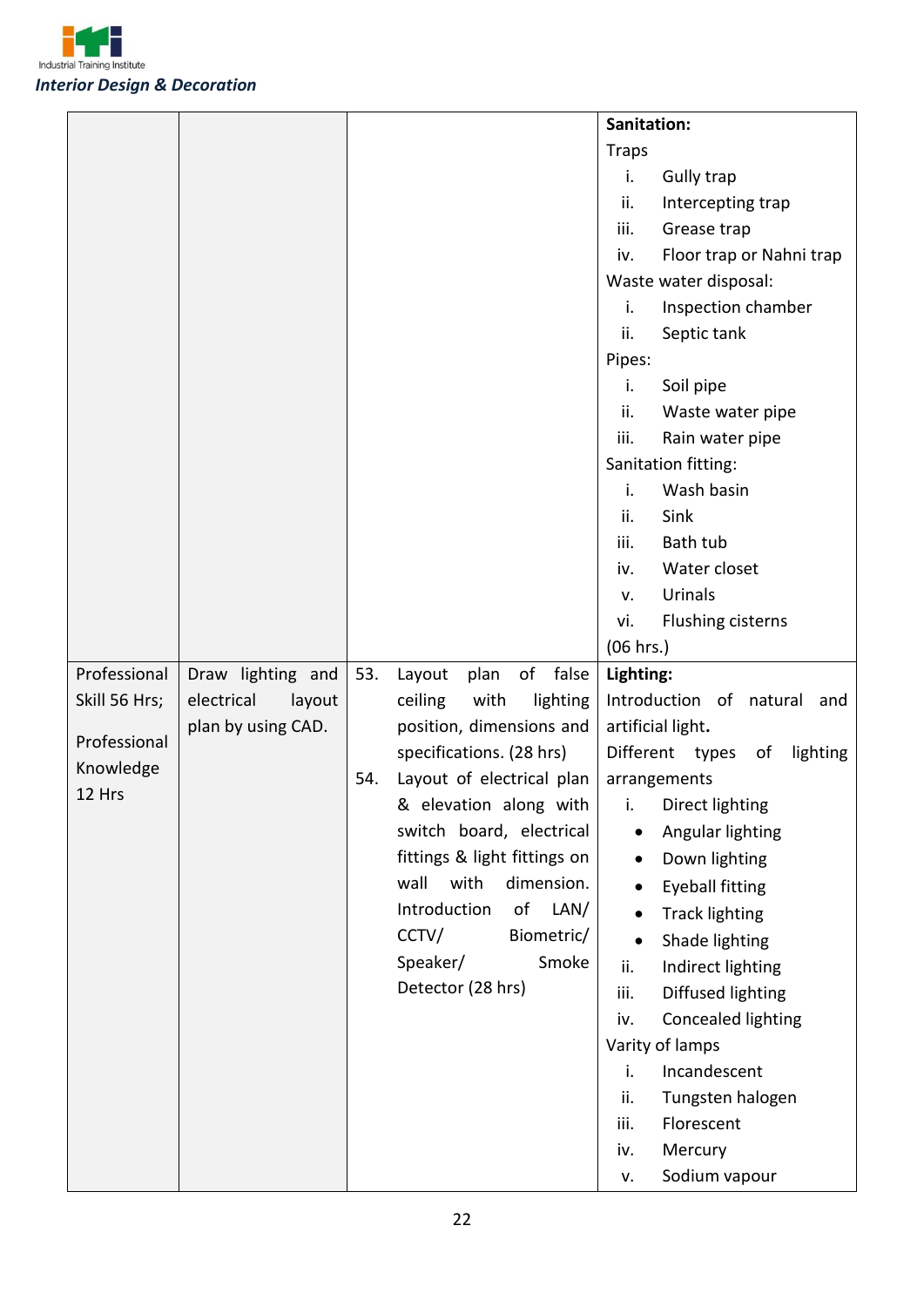

|                                                         |                     |     |                               | LED<br>vi.                           |
|---------------------------------------------------------|---------------------|-----|-------------------------------|--------------------------------------|
|                                                         |                     |     |                               | <b>Electrical accessories</b>        |
|                                                         |                     |     |                               | Switches & sockets with<br>i.        |
|                                                         |                     |     |                               | box                                  |
|                                                         |                     |     |                               | DB (distribution board)<br>ii.       |
|                                                         |                     |     |                               | & MCB                                |
|                                                         |                     |     |                               | Lamp holders<br>iii.                 |
|                                                         |                     |     |                               | Ceiling roses<br>iv.                 |
|                                                         |                     |     |                               | (12 hrs.)                            |
| Professional                                            | Draw<br>air         | 55. | Layout plan of window         | Air conditioning:                    |
| Skill 28 Hrs;                                           | conditioning layout |     | and Split air Conditioning    | Introduction of Air Conditioning     |
|                                                         | by using CAD.       |     | with specification.<br>(28)   | Principle of Air Conditioning        |
| Professional                                            |                     |     | hrs)                          | <b>Types of Air Conditioning</b>     |
| Knowledge                                               |                     |     |                               | <b>Window Air</b><br>i.              |
| 06 Hrs                                                  |                     |     |                               | Conditioning                         |
|                                                         |                     |     |                               | <b>Split Air Conditioning</b><br>ii. |
|                                                         |                     |     |                               | <b>Centralised Air</b><br>iii.       |
|                                                         |                     |     |                               | Conditioning                         |
|                                                         |                     |     |                               | Cassette Air<br>iv.                  |
|                                                         |                     |     |                               | Conditioning                         |
|                                                         |                     |     |                               | (06 hrs.)                            |
| Professional                                            | commercial<br>Draw  |     | Office design project: -      | of<br><b>Planning</b><br>commercial  |
| Skill 56 Hrs;                                           | interiors by using  | 56. | Layout plan (10 hrs)          | interiors: -                         |
|                                                         | CAD.                | 57. | Elevations. (10 hrs)          | Introduction of office building.     |
| Professional                                            |                     | 58. | Necessary<br>working          | Offices-                             |
| Knowledge                                               |                     |     | details to execute the        | i. Interior                          |
| 12 Hrs                                                  |                     |     | project smoothly. (14         | designer/Architect                   |
|                                                         |                     |     | hrs)                          | Lawyer office<br>ii.                 |
|                                                         |                     | 59. | hand<br>Free<br>sketch<br>for | <b>Administration Room</b><br>iii.   |
|                                                         |                     |     | (12)<br>details.<br>necessary | iv. Hotel waiting lounge             |
|                                                         |                     |     | hrs)                          | Follow design guidelines and         |
|                                                         |                     | 60. | Rendering with gradient       | office space standard.               |
|                                                         |                     |     | & hatches. (10 hrs)           | (12 hrs.)                            |
| Project Work: - One room estimation of interiors works. |                     |     |                               |                                      |

Industrial Visit [Visit to different places for interior work and to different sites where interiors works are in progress & Necessary practical training to be carried out on site.]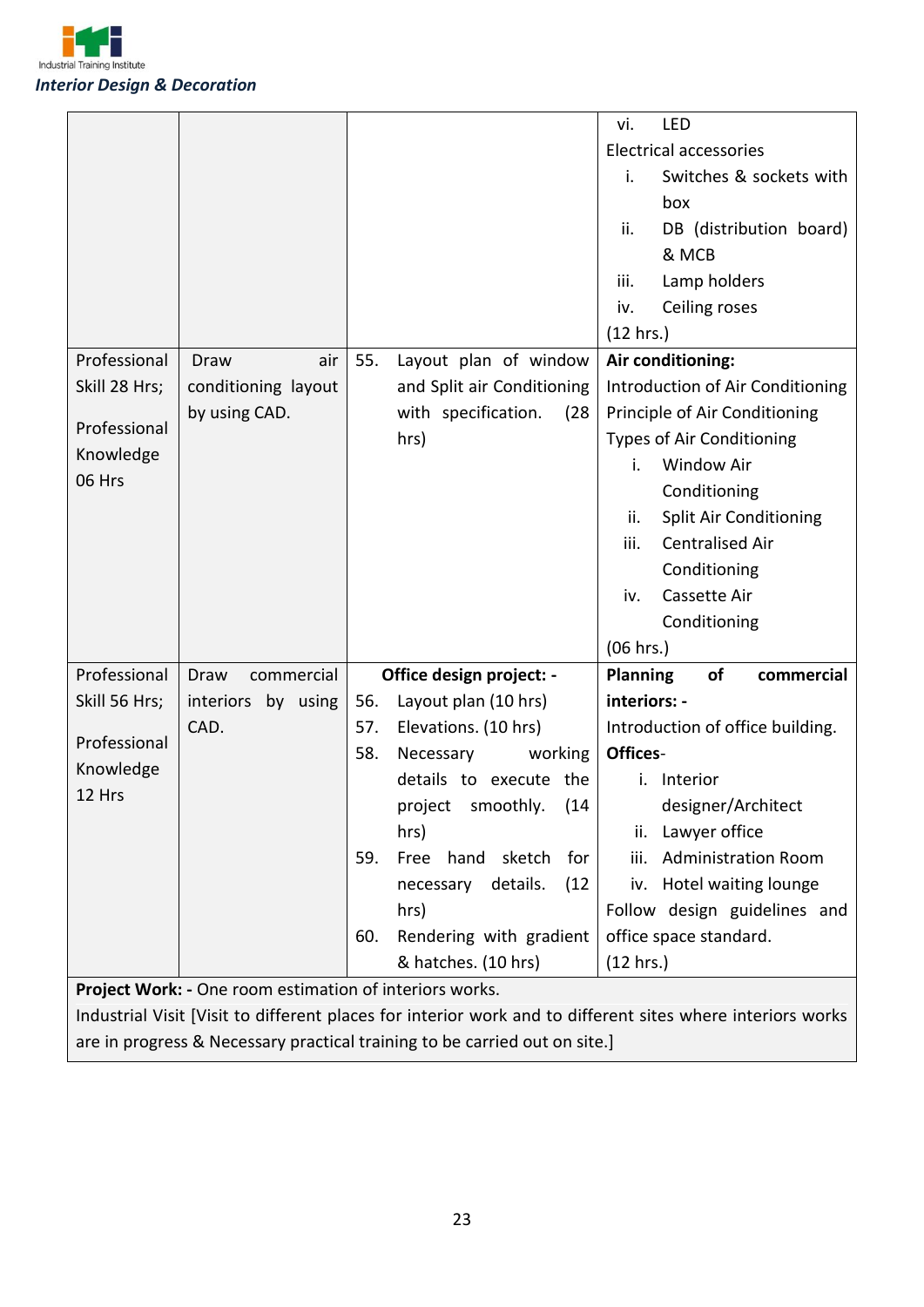

#### **SYLLABUS FOR CORE SKILLS**

1. Workshop Calculation & Science (Common for one year course) (80 Hrs)

2. Employability Skills (Common for all trades) (160 Hrs)

*Learning outcomes, assessment criteria, syllabus and Tool List of Core Skills subjects which is common for a group of trades, provided separately in www.bharatskills.gov.in*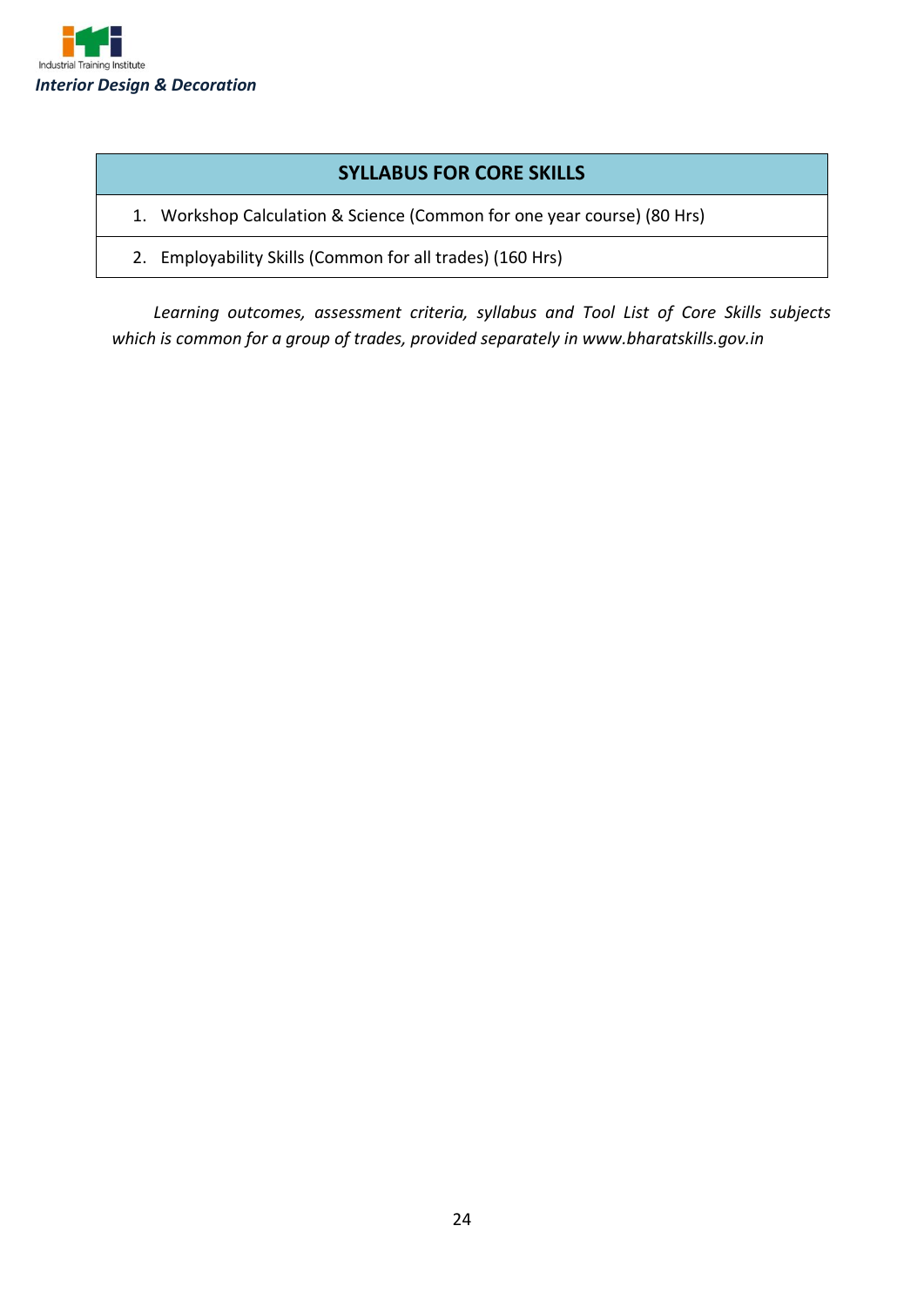

Ξ

| <b>LIST OF TOOLS AND EQUIPMENT</b> |                                                                             |                                                                                                                           |             |  |  |  |  |
|------------------------------------|-----------------------------------------------------------------------------|---------------------------------------------------------------------------------------------------------------------------|-------------|--|--|--|--|
|                                    | <b>INTERIOR DESIGN &amp; DECORATION (For batch of 24 candidates)</b>        |                                                                                                                           |             |  |  |  |  |
|                                    | A. FURNITURE FOR THEORY & PRACTICAL                                         |                                                                                                                           |             |  |  |  |  |
| S No.                              | Name of the Tools & Equipment                                               | <b>Specifications</b>                                                                                                     | Quantity    |  |  |  |  |
| 1.                                 | Modular writing tray chairs with<br>adjustable pad for theory class<br>room |                                                                                                                           | 24 nos.     |  |  |  |  |
| 2.                                 | <b>Boards</b><br>fixed<br>Drawing<br>over<br>adjustable stand               | 700mm x 500mm                                                                                                             | $24+1$ set  |  |  |  |  |
| 3.                                 | Draughtsman stool with<br>back<br>(revolving & adjustable type)             | Seat - 450mm (W) x 450mm (D) x<br>50mm (thick)<br>Back rest - 400mm (W) x 350mm (Ht.)<br>Seat Ht. Range - 600mm x 762.5mm | 24 nos.     |  |  |  |  |
| 4.                                 | <b>Students Lockers</b>                                                     | with 8 compartments                                                                                                       | 3 nos.      |  |  |  |  |
| 5.                                 | <b>Chest of Drawers</b>                                                     |                                                                                                                           | 2 nos.      |  |  |  |  |
| 6.                                 | Steel book case with lockable<br>glass shutters                             |                                                                                                                           | 1 no.       |  |  |  |  |
| 7.                                 | Instructor's table with glass top                                           | 700mm(L) x 500mm(W)x750mm(H)                                                                                              | 2 nos.      |  |  |  |  |
| 8.                                 | Instructor's arm chair                                                      |                                                                                                                           | 2 nos.      |  |  |  |  |
| 9.                                 | Visitor's chair                                                             |                                                                                                                           | 2 nos.      |  |  |  |  |
| 10.                                | <b>Steel Almirah</b>                                                        |                                                                                                                           | 2 nos.      |  |  |  |  |
| 11.                                | Magnetic White Board                                                        | 3600mmx1200mm                                                                                                             | 2 nos.      |  |  |  |  |
| 12.                                | Pin-up board (with or without<br>stand)                                     |                                                                                                                           | 6 nos.      |  |  |  |  |
| 13.                                | Working table with glass top                                                | Size 1250mm x 950mm                                                                                                       | 2 nos.      |  |  |  |  |
| 14.                                | Air conditioner (split unit) for<br>theory and practical room               | 2.0 tons                                                                                                                  | As required |  |  |  |  |
| 15.                                | Claw hammer                                                                 |                                                                                                                           | 2 nos.      |  |  |  |  |
| 16.                                | Metallic tape                                                               | 30 meter long                                                                                                             | 2 nos.      |  |  |  |  |
| 17.                                | Display board covered with glass<br>or acrylic sheet                        |                                                                                                                           | 2 nos.      |  |  |  |  |
| 18.                                | Lux meter (to measure light)<br>(Optional)                                  |                                                                                                                           | 1 no.       |  |  |  |  |
|                                    | <b>B. FURNITURE FOR CAD LAB</b>                                             |                                                                                                                           |             |  |  |  |  |
| 19.                                | Desktop Computer                                                            | CPU: 32/64 Bit i3/i5/i7 or latest<br>processor, Speed: 3 GHz or Higher.<br>RAM:-4 GB DDR-III or Higher, Wi-Fi             | 24 Nos.     |  |  |  |  |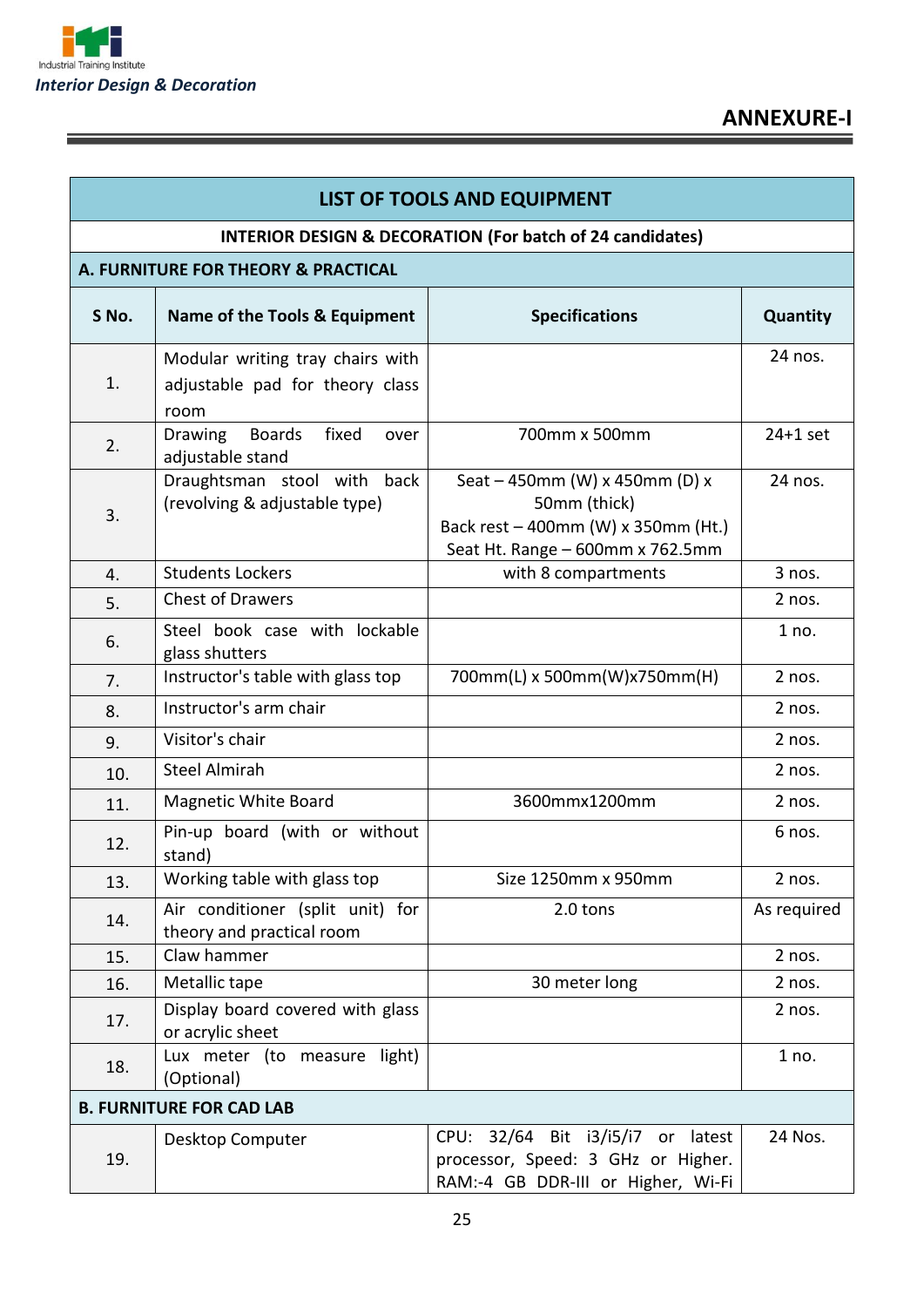

|     |                                                            | Enabled. Network Card: Integrated                                        |                      |
|-----|------------------------------------------------------------|--------------------------------------------------------------------------|----------------------|
|     |                                                            | Gigabit Ethernet, with USB Mouse,                                        |                      |
|     |                                                            | USB Keyboard and Monitor (Min. 17<br>Inch. Licensed Operating System and |                      |
|     |                                                            | Antivirus<br>compatible<br>with<br>trade                                 |                      |
|     |                                                            | related software.                                                        |                      |
| 20. | Laptop                                                     | with latest configuration pre-loaded                                     | 2 Nos.               |
|     |                                                            | with operating system                                                    |                      |
| 21. | <b>Drafting Software: AutoCAD</b>                          | <b>Educational Version (Free</b>                                         | 25 Nos.              |
|     |                                                            | downloadable)                                                            |                      |
| 22. | Anti Virus Software                                        |                                                                          | As required          |
| 23. | Other software - Corel DRAW,<br>PHOTOSHOP etc.             |                                                                          | As required          |
| 24. | Steel almirah                                              |                                                                          | 2 Nos.               |
|     | A3 size Colored Laser Jet, duplex,                         | Latest Configuration                                                     | 1 No.                |
| 25. | Scanner cum printer                                        |                                                                          |                      |
|     | (multifunctional)                                          |                                                                          |                      |
| 26. | <b>UPS online</b>                                          |                                                                          | As required          |
| 27. | <b>Computer Table</b>                                      |                                                                          | 24 Nos.              |
| 28. | Trainees chair with arm                                    |                                                                          | 24 Nos.              |
| 29. | Instructor's Lab table                                     |                                                                          | 1 No.                |
| 30. | Instructor's chair with arm                                |                                                                          | 2 Nos.               |
| 31. | Book shelf with glass shutters                             |                                                                          | 1 No.                |
| 32. | Air conditioner (split type) for                           | 2.0 tons                                                                 | 2 Nos.               |
|     | CAD lab                                                    |                                                                          |                      |
| 33. | LAN connectivity                                           |                                                                          | As per               |
| 34. | Internet connection Wi-Fi                                  |                                                                          | requirement<br>1 No. |
|     |                                                            |                                                                          |                      |
| 35. | Visualizer with accessories (with<br>latest configuration) |                                                                          | 1 No.                |
| 36. | Vacuum Cleaner                                             |                                                                          | 1 No.                |
| 37. | Fire Extinguisher                                          |                                                                          | 1 No.                |
| 38. | Shoe rack                                                  |                                                                          | 1 No.                |
| 39. | Wall clock                                                 |                                                                          | 1 Nos.               |
|     | <b>C. AUDIO VISUAL AIDS</b>                                |                                                                          |                      |
| 40. | LED Projector latest model with<br>white screen            |                                                                          | 1 No.                |
|     | Interactive Board with complete                            |                                                                          | 1 No.                |
| 41. | accessories                                                |                                                                          |                      |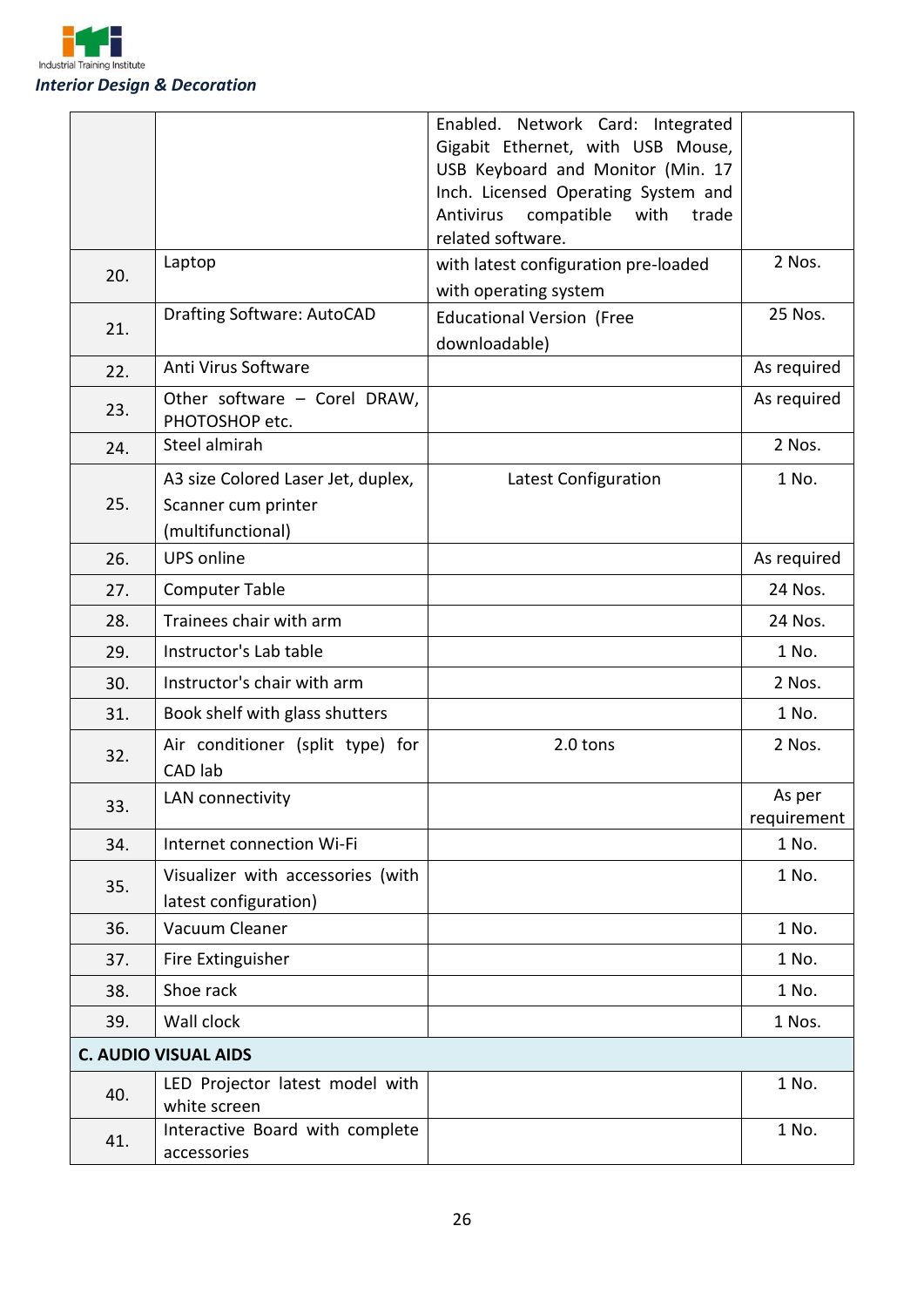

|     | <b>D. CONSUMABLE ITEMS FOR ONE BATCH</b>                             |                                                  |                       |
|-----|----------------------------------------------------------------------|--------------------------------------------------|-----------------------|
| 42. | Adjustable<br>with<br>set<br>square<br>beveled edge                  | 30 cm                                            | $24 + 1$ sets         |
| 43. | Compass with Long arm & pen<br>holder                                |                                                  | $24 + 1$ No.          |
| 44. | Protractor                                                           | 15 cm                                            | $24 + 1$ No.          |
| 45. | Calligraphy pens / Graphic Pens /<br>Ink / Stencil                   |                                                  | As per<br>requirement |
| 46. | Roll-n-draw roller scale                                             | 30 cm long                                       | 24+1 Nos.             |
| 47. | Triangular Scale<br>(feet/<br>inch,<br>metric)                       | 30 cm                                            | 24+1 Nos.             |
| 48. | Clutch pencil                                                        | 0.5mm, 0.2 mm, 2mm./drawing pencil<br>(H, HB, B) | 24+1 Nos.             |
| 49. | Pencil Sharpener, Adjustable                                         |                                                  | 5 Nos.                |
| 50. | M.D / Parallel Bar / T scale - 750<br>mm long                        |                                                  | 24+1 Nos.             |
| 51. | Plastic French Curve with ink<br>edge - set of 12                    |                                                  | 4 sets                |
| 52. | Furniture<br>template<br>1:50,<br>1:100,1:200                        |                                                  | $24+1$ Nos.           |
| 53. | Circular and oval template                                           |                                                  | 24+1Nos.              |
| 54. | Pen Drive                                                            |                                                  | As per<br>requirement |
| 55. | <b>Directional Magnetic Compass</b>                                  |                                                  | 24+1 Nos.             |
| 56. | Metric Tape-5M                                                       | 3mt., 5mt., long                                 | 24+1 Nos.             |
| 57. | Erasing shield small & Big sizes                                     |                                                  | 24+1 Nos.             |
| 58. | Metallic<br>Fiber<br>Glass<br>tape/<br><b>Measuring Tape</b>         | 30mt., 60mt. long                                | 02 No.                |
| 59. | <b>Calculator Scientific</b>                                         |                                                  | 05 Nos.               |
| 60. | Beam Compass with pen holder<br>(rotring/ steadler made)             |                                                  | 02 Nos.               |
| 61. | Flexi curve                                                          | 80 cm                                            | 04 Nos.               |
| 62. | Measure Distance Meter LCD<br>Digital Laser Pointer Measurer<br>Tool |                                                  | 02 Nos.               |
| 63. | Electronic Glue gun                                                  |                                                  | 05 Nos.               |
| 64. | Hand drill machine                                                   |                                                  | 02 Nos.               |
|     | <b>E. MODELS AS TEACHING AIDS</b>                                    |                                                  |                       |
| 65. | Geometrical shapes                                                   |                                                  | As per<br>requirement |
| 66. | Staircase single floor ht. with                                      |                                                  | As per                |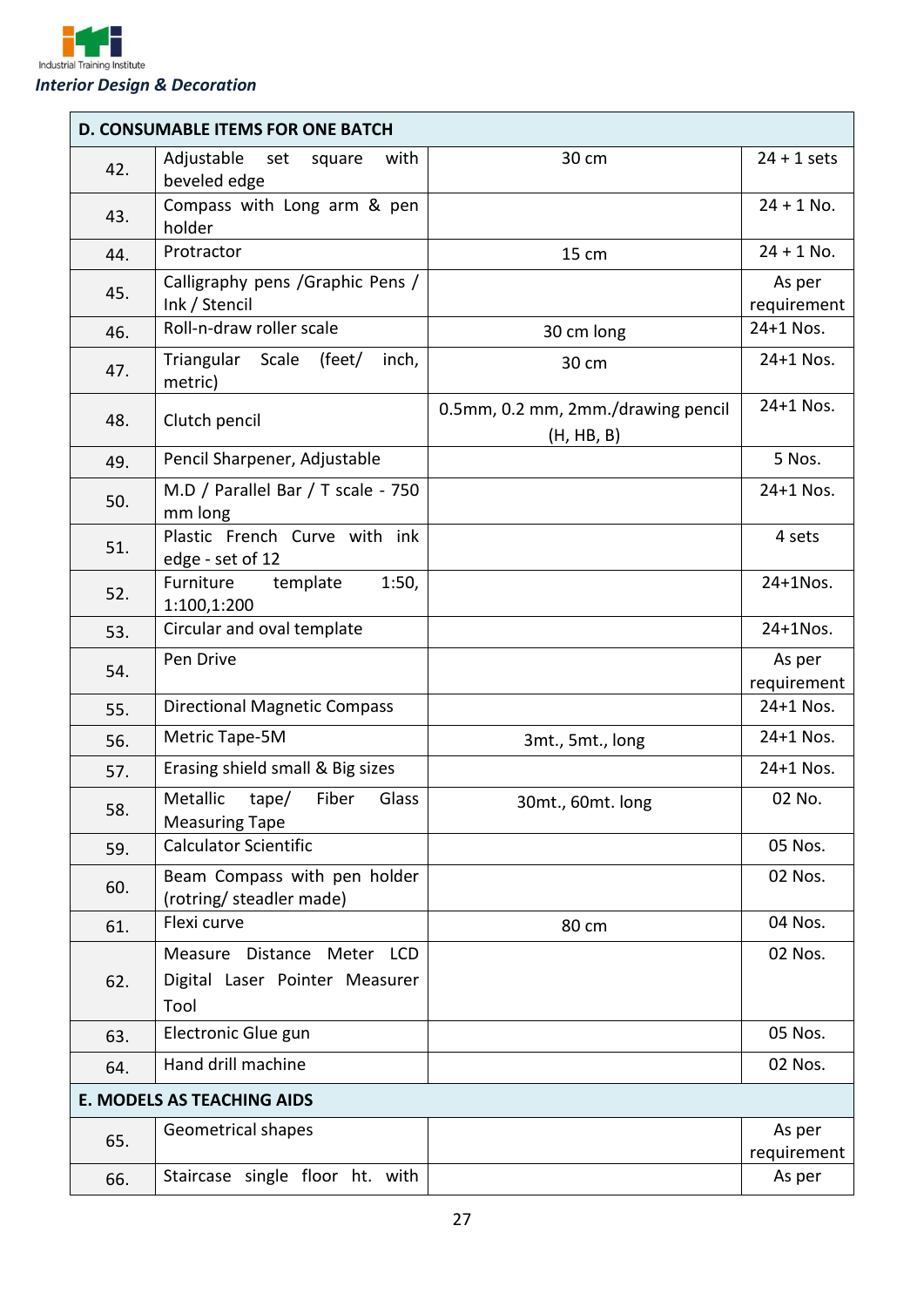

|     | landing                               | requirement |
|-----|---------------------------------------|-------------|
| 67. | Door Windows with frame               | As per      |
|     |                                       | requirement |
| 68. | <b>Wooden Carpentry Joints</b>        | As per      |
|     |                                       | requirement |
| 69. | <b>Carpentry &amp; Painting Tools</b> | As required |

*Note:*

- *1. All the hand tools mentioned under Sl. No. 42 to 57 would be issued to Trainees once during their course and to be treated as consumables.*
- *2. The quantities of hand Tools may be increased accordingly based on the No. of Trainees on roll (including the Strength of Additional Unit, if any).*
- *3. In addition to the list, small measuring tapes, Drawing Sheet, Tracing Paper, Butter Sheet, Color Pencils, Pencil ( of various grades ), Pencil Leads, Cello tape, Eraser and any other Raw Materials would be issued as per the requirement and will be considered as consumable items.*
- *4. Internet facility is desired to be provided in the class room.*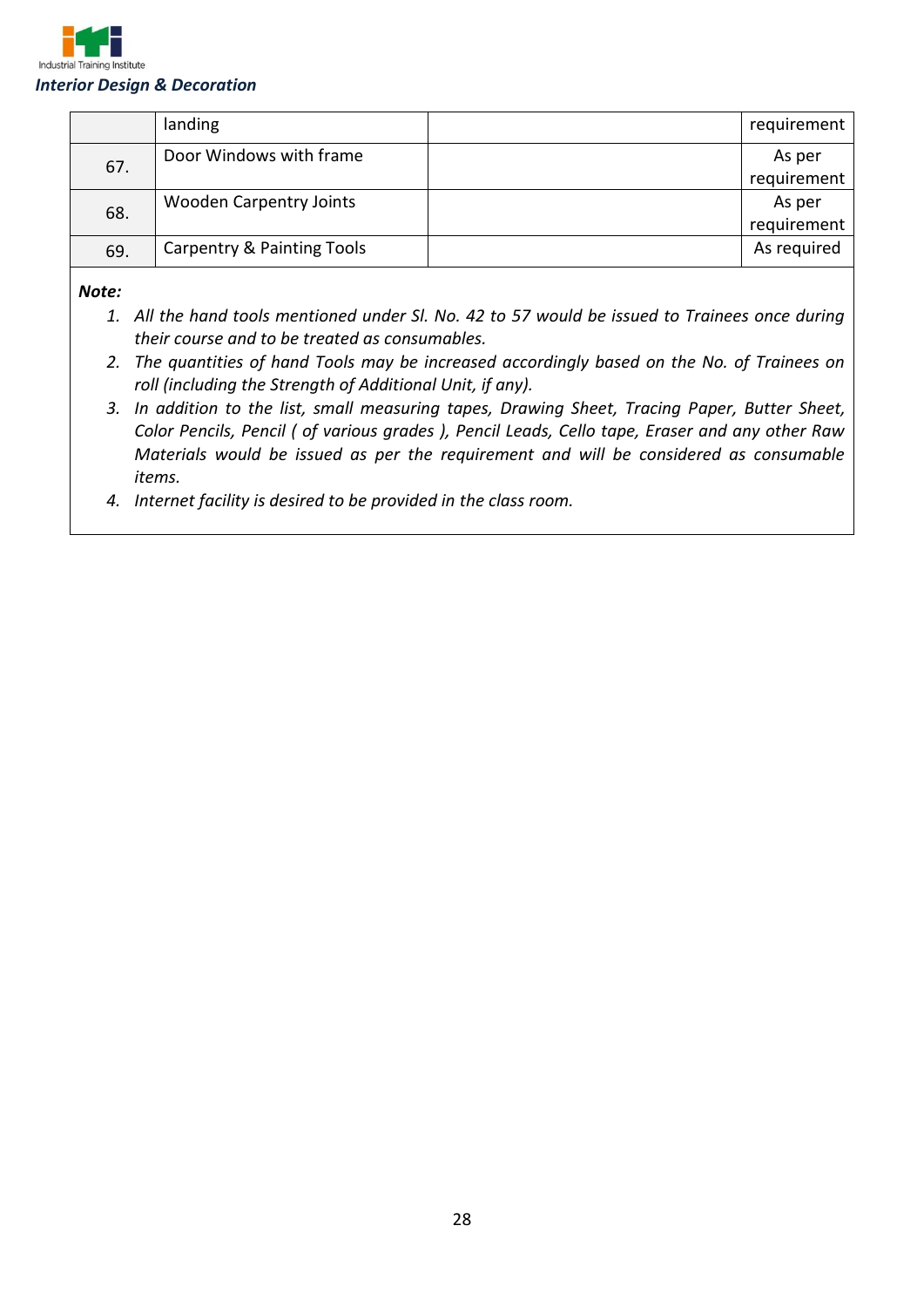

The DGT sincerely acknowledges contributions of the Industries, State Directorates, Trade Experts, Domain Experts, trainers of ITIs, NSTIs, faculties from universities and all others who contributed in revising the curriculum. Special acknowledgement is extended by DGT to the following expert members who had contributed immensely in this curriculum.

**List of Expert Members contributed/ participated for finalizing the course curriculum of Interior Design and Decoration. The Trade Committee Meeting held on 03.05.2017 at CSTARI, Kolkata.**

| S No. | CJTANI, NUINALA.<br><b>Name &amp; Designation</b>         | Organization                                                           | <b>Mentor Council</b>          |
|-------|-----------------------------------------------------------|------------------------------------------------------------------------|--------------------------------|
| 1.    | Sh/Mr/Ms<br><b>SANJAY KUMAR</b><br>Joint Director of Trg. | CSTARI, Kolkata                                                        | <b>Designation</b><br>Chairman |
| 2.    | SUMAN CHAKRABORTY,<br><b>Interior Designer</b>            | DERA, 152/1, Santoshpur<br>Avenue, Kolkata - 700075                    | Member                         |
| 3.    | PINAKI BYSACK,<br><b>Interior Designer</b>                | Archon Enterprise, 14/3-A,<br>Sovaram Bysack Street,<br>Kolkata        | Member                         |
| 4.    | MONTU SHAW,<br><b>Interior Designer</b>                   | BSS Design & Interior Pvt.<br>Ltd., 191 B, Chetla hat Road,<br>Kolkata | Member                         |
| 5.    | SIKHA PAL, Architect                                      | Abode Consultant, Salt Lake,<br>Kolkata                                | Member                         |
| 6.    | R.N. BANDYOPADHYAY,<br>Consultant                         | TET & SD Dept. Govt. of West<br>Bengal                                 | Member                         |
| 7.    | HARI CHANDA DEVI PAL,<br><b>Vocational Instructor</b>     | RVTI, Panipat                                                          | Member                         |
| 8.    | JYOTI TAMRAKAR,<br><b>Vocational Instructor (IDD)</b>     | RVTI, Kolkata                                                          | Member                         |
| 9.    | L. K. MUKHERJEE<br>Dy. Director of Trg.                   | CSTARI, Kolkata                                                        | Member                         |
| 10.   | <b>NIRMALYA NATH</b><br>Asst. Director of Trg.            | CSTARI, Kolkata                                                        | Member                         |
| 11.   | R.N. MANNA, Training Officer                              | CSTARI, Kolkata                                                        | Member cum<br>Co-coordinator   |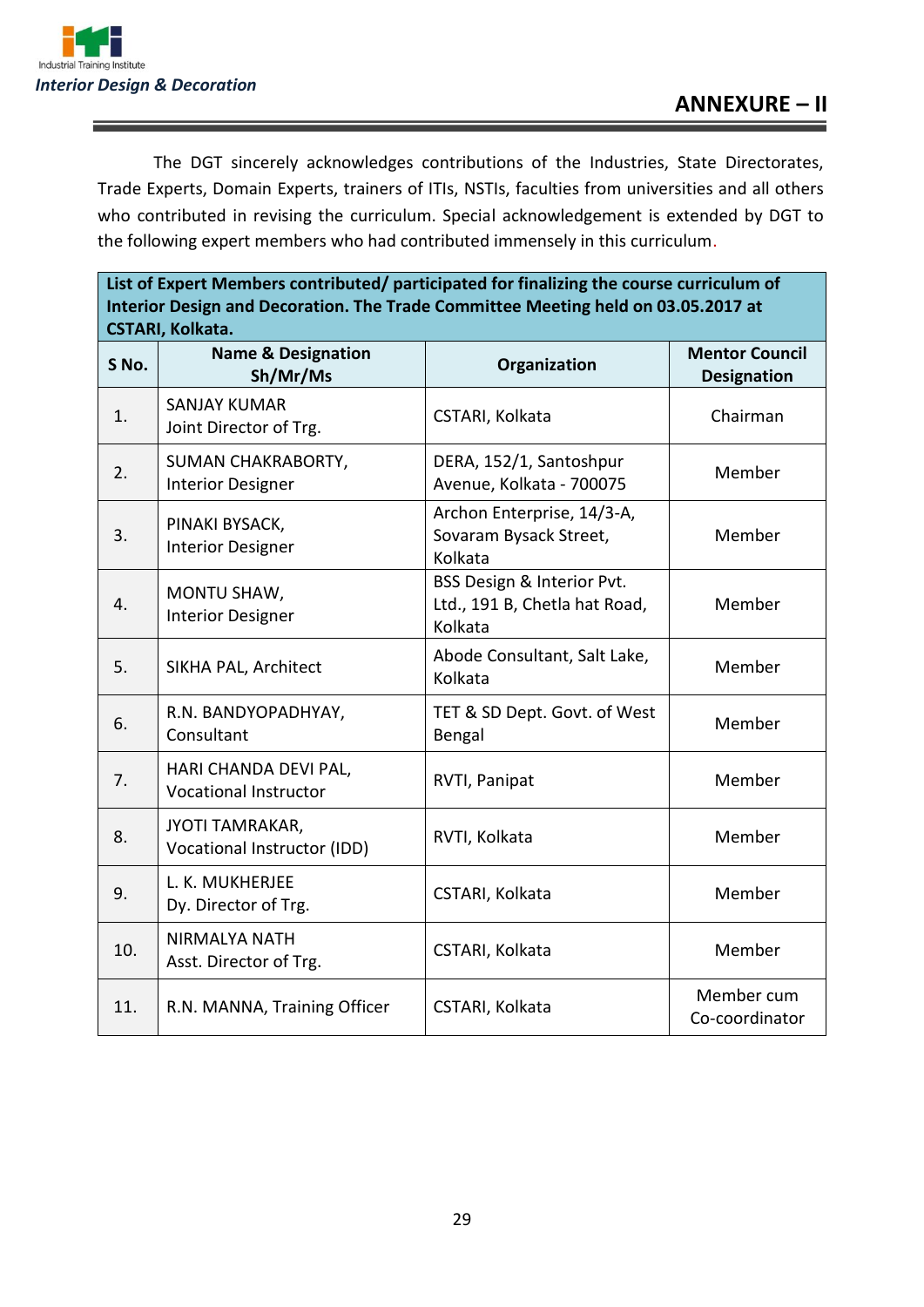

| List of the organizations/Experts validated the course curricula of Interior Design &<br>Decoration trade revised on 03 <sup>rd</sup> May 2017 at CSTARI, Kolkata |                                                                               |  |
|-------------------------------------------------------------------------------------------------------------------------------------------------------------------|-------------------------------------------------------------------------------|--|
| S No.                                                                                                                                                             | <b>Organization/Experts</b>                                                   |  |
| 1.                                                                                                                                                                | ESAR ENGINEERING CO. FE - 7, Salt Lake, Sector - III, Kolkata - 700106        |  |
| 2.                                                                                                                                                                | ARCHITECT KESHAV SINGH, 572, Sai Kripa Colony, Indore                         |  |
| 3.                                                                                                                                                                | VIMA - The Dimension, Divya Pandey, Senior Architect                          |  |
| 4.                                                                                                                                                                | Mrs. Snehal Mehta, MD & Chairman, NATIONAL INSTITUTE OF DESIGN, Ahmedabad -   |  |
|                                                                                                                                                                   | 09                                                                            |  |
| 5.                                                                                                                                                                | Mrs. Ratna Saxena, Interior Designer, RIMSNEY STYLO INTERIORS, Delhi - 92     |  |
| 6.                                                                                                                                                                | Mr. Vineet Kumar Arya, Lecturer, S.D. POLYTECHNIC, Muzaffarnagar              |  |
| 7.                                                                                                                                                                | Heena Ali Khan, Joint Secretary Pan Asia Academics, EXTERIOR INTERIOR LIMITED |  |

 $\overline{\phantom{a}}$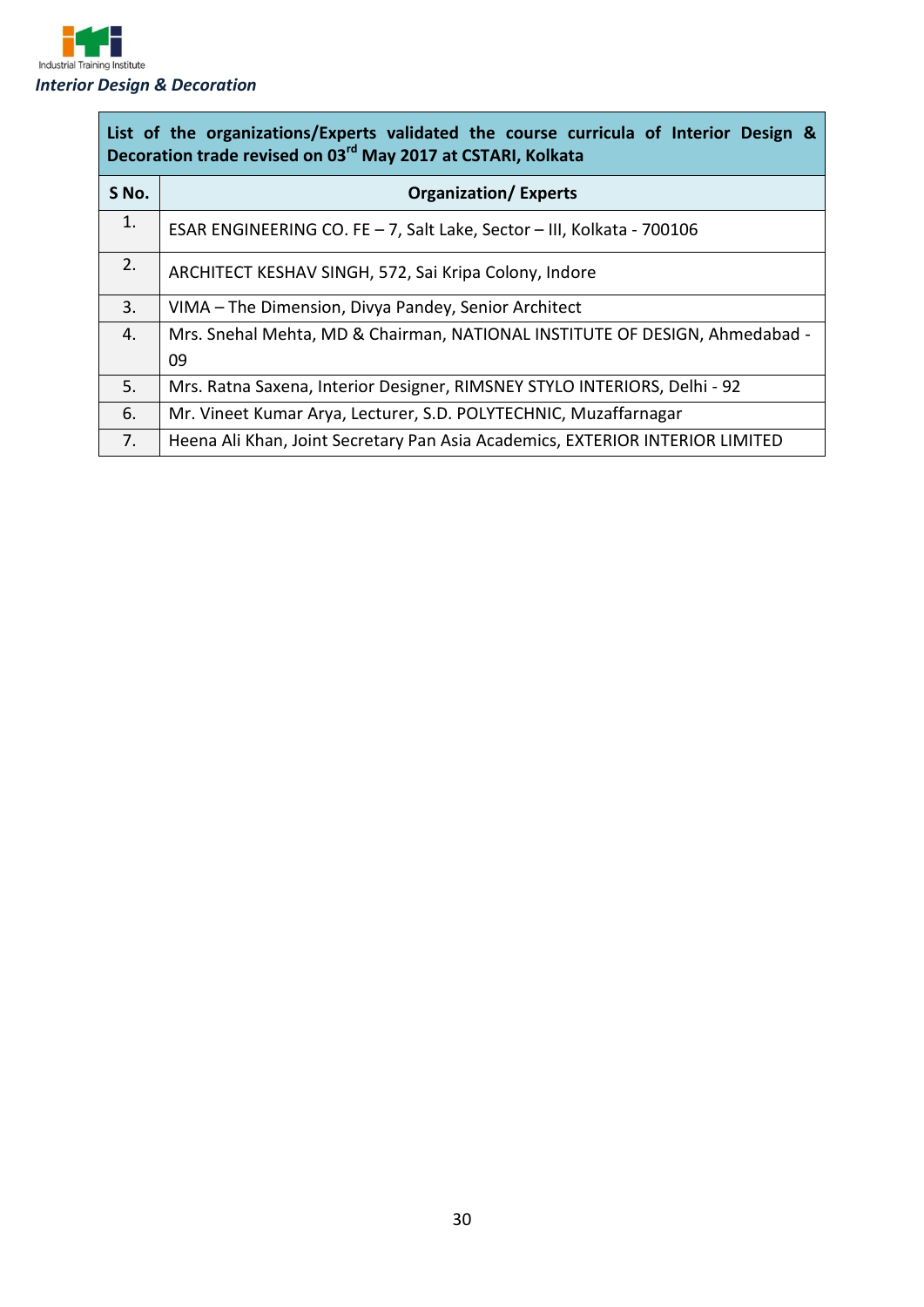

#### **ABBREVIATIONS**

| <b>CTS</b>  | <b>Craftsmen Training Scheme</b>                   |
|-------------|----------------------------------------------------|
| <b>ATS</b>  | <b>Apprenticeship Training Scheme</b>              |
| <b>CITS</b> | <b>Craft Instructor Training Scheme</b>            |
| <b>DGT</b>  | Directorate General of Training                    |
| <b>MSDE</b> | Ministry of Skill Development and Entrepreneurship |
| <b>NTC</b>  | <b>National Trade Certificate</b>                  |
| <b>NAC</b>  | National Apprenticeship Certificate                |
| <b>NCIC</b> | National Craft Instructor Certificate              |
| LD          | <b>Locomotor Disability</b>                        |
| <b>CP</b>   | <b>Cerebral Palsy</b>                              |
| <b>MD</b>   | <b>Multiple Disabilities</b>                       |
| LV          | Low Vision                                         |
| HH          | Hard of Hearing                                    |
| ID          | <b>Intellectual Disabilities</b>                   |
| <b>LC</b>   | Leprosy Cured                                      |
| <b>SLD</b>  | <b>Specific Learning Disabilities</b>              |
| <b>DW</b>   | Dwarfism                                           |
| MI          | <b>Mental Illness</b>                              |
| AA          | <b>Acid Attack</b>                                 |
| PwD         | Person with disabilities                           |